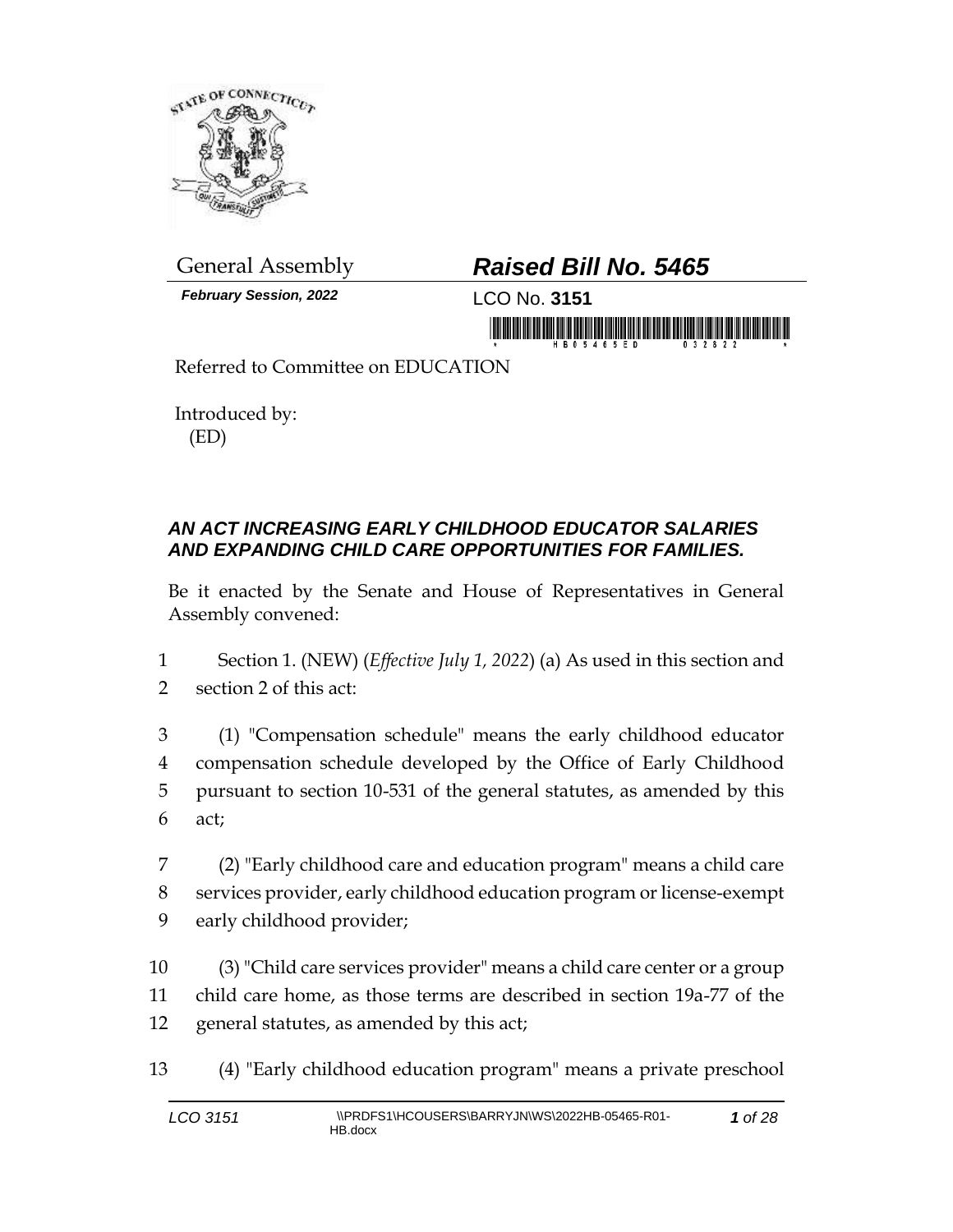program, a school readiness program or program pursuant to section 8-

210 of the general statutes, as amended by this act;

 (5) "School readiness program" has the same meaning as provided in section 10-16p of the general statutes, as amended by this act;

 (6) "License-exempt early childhood provider" means any child care services provider or school readiness program that accepts state funds for infant, toddler and preschool spaces associated with such program that is not required to be licensed pursuant to subsection (b) of section 19a-77 of the general statutes, and is located in a public school building but is not administered by a public school system;

 (7) "Employee" means a person who is employed by an early childhood care and education program and meets the eligibility criteria described in the compensation schedule and policy developed by the Office of Early Childhood pursuant to subsection (e) of this section;

 (8) "Base salary" means the annual salary that an employee was paid on December 31, 2021, or, if the position was vacant on December 31, 2021, the starting annual salary for such position on said date;

(9) "Benefits amount" means seven thousand five hundred dollars;

 (10) "Individual employee salary enhancement amount" means, for any fiscal year, the sum of (A) the difference between (i) the salary prescribed in the compensation schedule for an employee, and (ii) the amount of such employee's base salary, and (B) the benefits amount;

 (11) "Salary enhancement amount" means the sum of the total individual employee salary enhancement amounts for all employees of an early childhood care and education program for the fiscal year; and

 (12) "Family child care home" has the same meaning as provided in section 19a-77 of the general statutes, as amended by this act.

(b) For the fiscal year ending June 30, 2023, and each fiscal year

*of 28*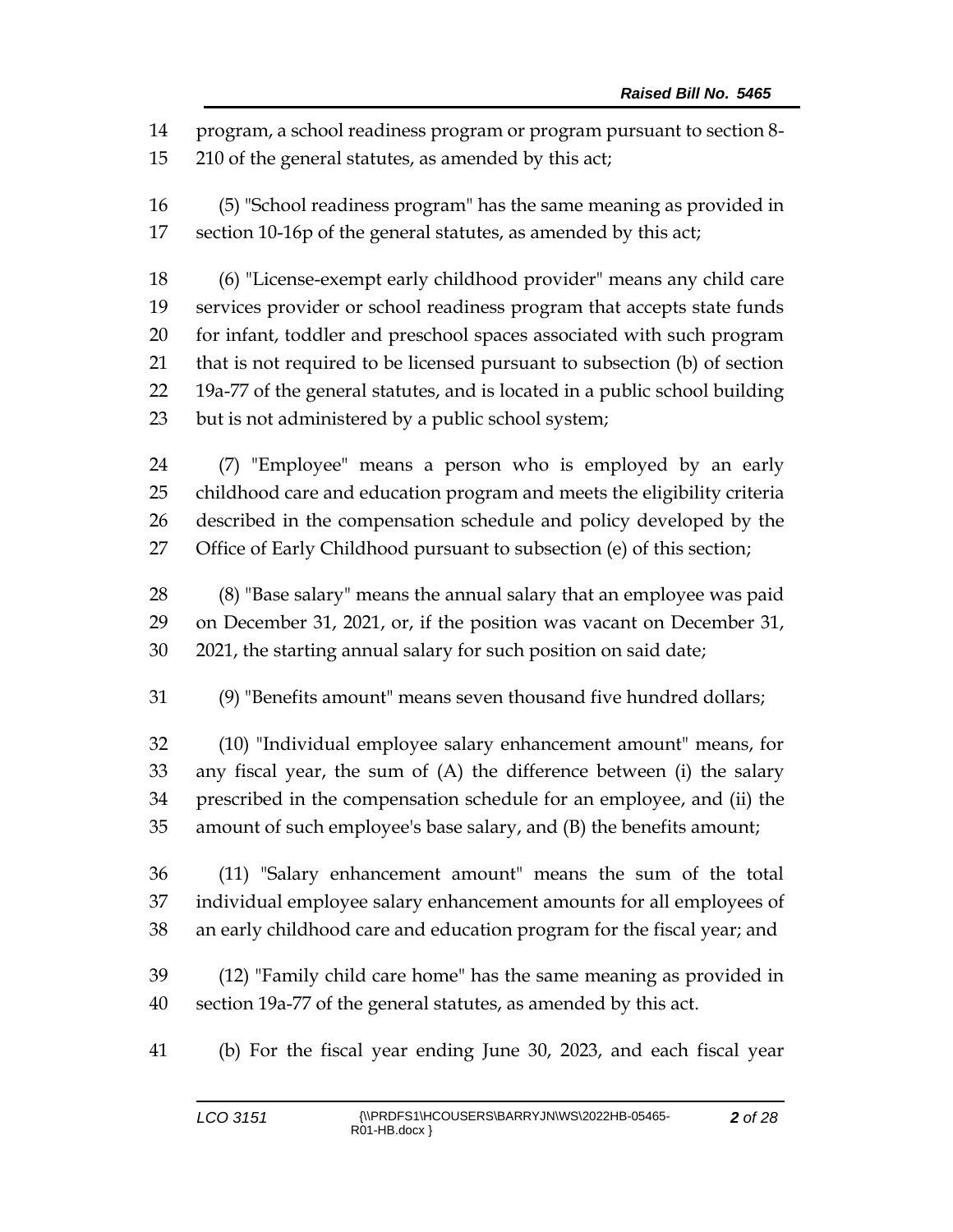thereafter, the Office of Early Childhood shall administer the early childhood care and education salary enhancement grant program. The office shall annually pay to each early childhood care and education program a salary enhancement grant in the amount of such program's salary enhancement amount. Such programs shall distribute such grant funds to its employees in accordance with the policy developed by the Commissioner of Early Childhood pursuant to subsection (e) of this section.

 (c) For the fiscal year ending June 30, 2023, and each fiscal year thereafter, the office shall annually pay to each family child care home a salary enhancement grant as follows: (1) Twenty thousand dollars for each licensee of a family child care home, (2) six thousand dollars for each full-time assistant or substitute staff member approved by the Commissioner of Early Childhood pursuant to section 19a-87b of the general statutes, and (3) three thousand dollars for each part-time assistant or substitute staff member approved by the commissioner pursuant to section 19a-87b of the general statutes, and employed by the family child care home. The licensee shall distribute such grant funds in accordance with the policy developed by the commissioner pursuant to subsection (e) of this section.

 (d) Each early childhood care and education program shall register, at such time and in such manner as prescribed by the commissioner, with the Office of Early Childhood to receive a grant under the program. Upon registration, such program shall provide any information required by the office, in accordance with the policy developed by the commissioner pursuant to subsection (e) of this section.

 (e) Not later than October 1, 2022, the commissioner shall develop a policy for the administration of the early childhood care and education salary enhancement grant program. The policy shall include, but need not be limited to, eligibility criteria for the program, the registration process for the program, the distribution requirements of the grant and any other requirements the commissioner deems necessary.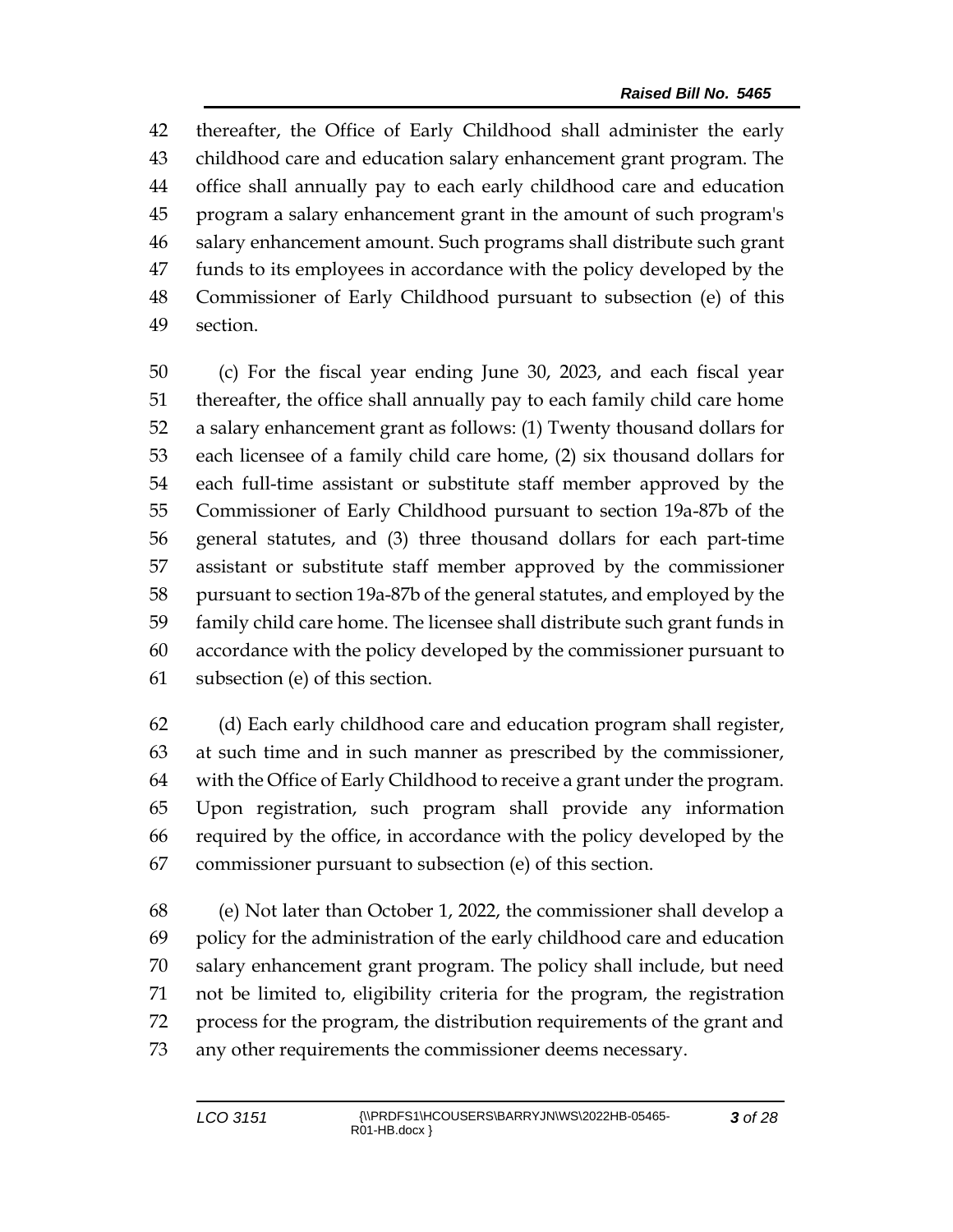Sec. 2. (NEW) (*Effective July 1, 2022*) On and after July 1, 2022, each employee of an early childhood care and education program shall be paid an annual salary as prescribed in the compensation schedule developed pursuant to section 10-531 of the general statutes, as amended by this act, except if an employee's salary is greater than the amount prescribed in such compensation schedule then such employee shall be paid such greater amount.

 Sec. 3. Section 10-531 of the general statutes is repealed and the following is substituted in lieu thereof (*Effective July 1, 2022*):

(a) As used in this section:

 (1) "Early childhood education program" means any child care or school readiness program that accepts state funds for infant, toddler and preschool spaces associated with such program;

 (2) "Employee" means any person who is employed by an **[**early childhood education program and meets the applicable staff 89 qualifications requirement, as defined in section 10-16p] early childhood care and education program and meets the eligibility criteria described in the compensation schedule and policy developed by the Office of Early Childhood pursuant to subsection (e) of section 1 of this act;

 (3) "Compensation" means the salary, wages, benefits and other forms of valuable consideration earned by and provided to an employee in remuneration for services rendered; **[**and**]**

 (4) "Compensation schedule" means a list or lists specifying a series of compensation steps and ranges; **[**.**]**

 (5) "Early childhood care and education program" means a child care services provider or an early childhood education program;

 (6) "Child care services provider" means a child care center or a group child care home, as those terms are described in section 19a-77, as amended by this act;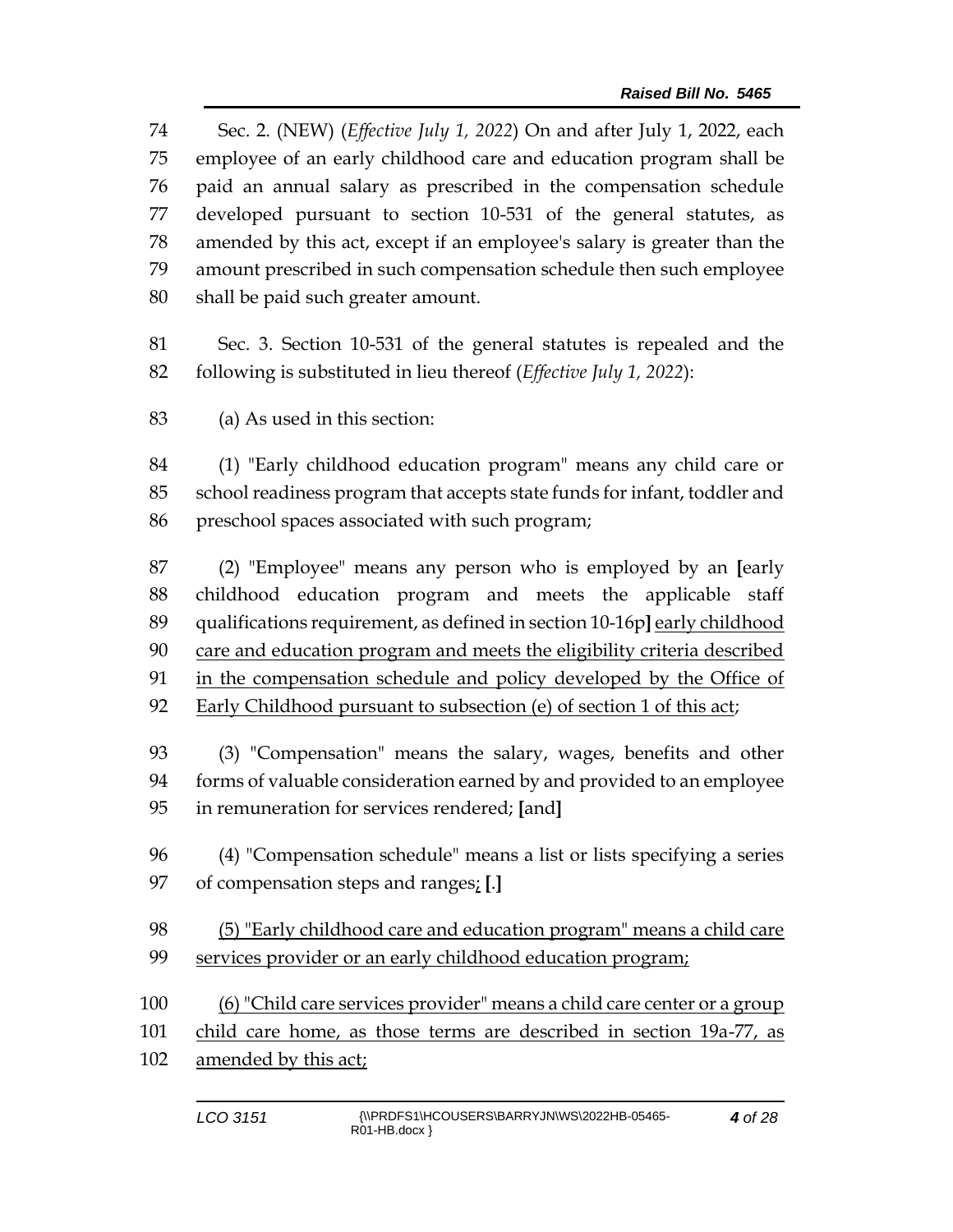| 103 | (7) "Early childhood education program" means a private preschool     |
|-----|-----------------------------------------------------------------------|
| 104 | program, a school readiness program or program pursuant to section 8- |
| 105 | 210, as amended by this act; and                                      |
| 106 | (8) "School readiness program" has the same meaning as provided in    |
| 107 | section 10-16p, as amended by this act.                               |

 (b) The Office of Early Childhood shall establish, after notice and opportunity for public comment, a proposed early childhood educator compensation schedule for employees of early childhood education programs.

 (c) (1) The office shall consider the following factors in developing the proposed early childhood educator compensation schedule: (A) Level of education, (B) training in early childhood education or child development, (C) relevant employment experience, including the number of years an individual has been employed in an early childhood education program, (D) compensation levels for certified teachers employed in a preschool program operated by a local or regional board of education or regional educational service center, and (E) cost of living in the state.

 (2) In developing the proposed early childhood educator compensation schedule, the office may (A) consider the findings and recommendations provided in "A Plan to Assist Early Education State Funded Providers to Degree Attainment and Increased Compensation" created by the office, pursuant to section 4 of public act 15-134, to create a standardized salary scale and incentive package for early childhood educators, (B) utilize state and federal funding, and (C) examine existing programs that address early childhood educator compensation and staff retention through financial incentives, such as bonuses for degree or course completion.

 (3) The office shall establish a recommended minimum salary for employees as part of the proposed early childhood educator compensation schedule.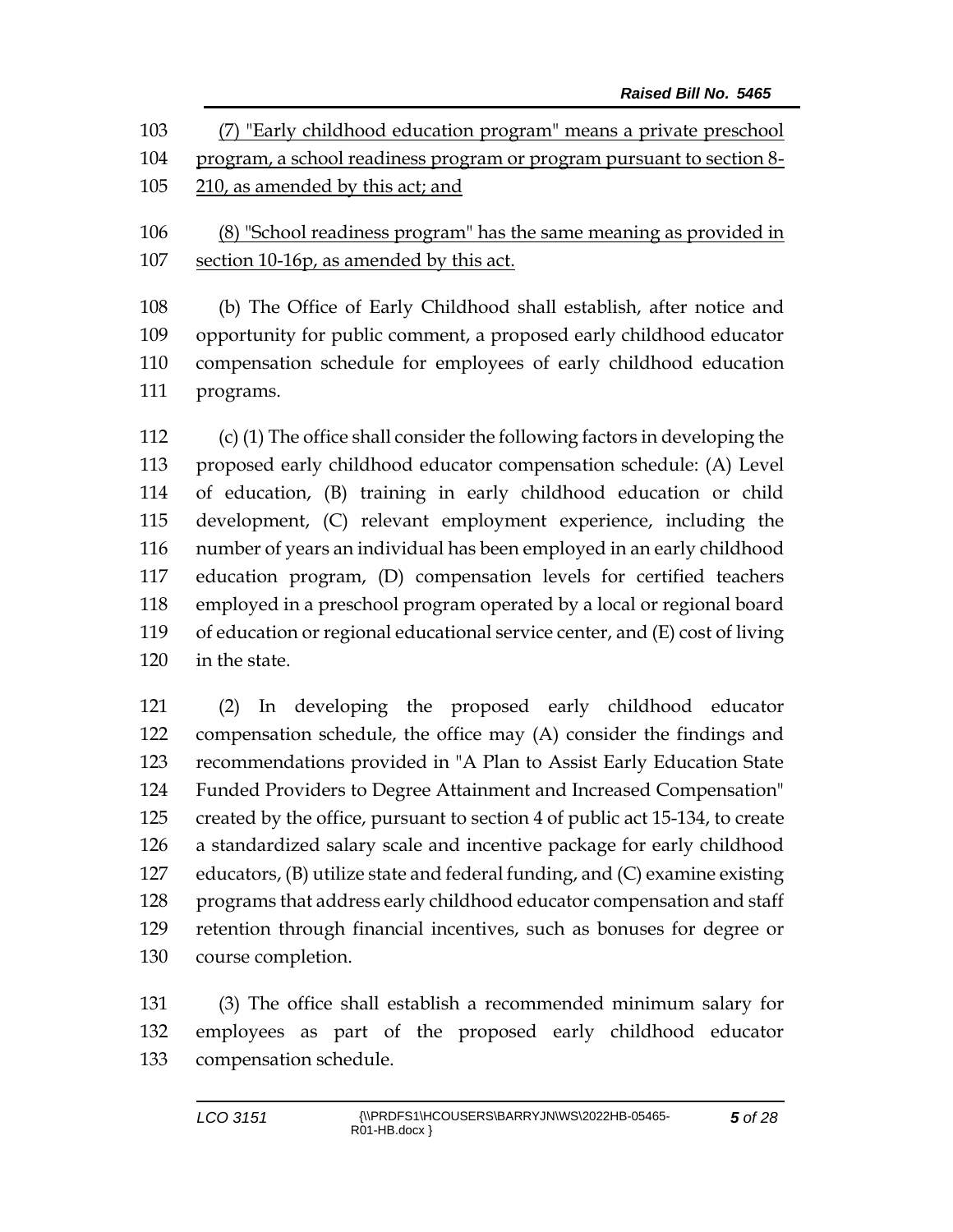(d) Not later than January 1, 2021, the office shall submit the proposed early childhood educator compensation schedule and a report to the joint standing committees of the General Assembly having cognizance of matters relating to education and appropriations and the budgets of state agencies, in accordance with the provisions of section 11-4a. Such report shall include: (1) Any recommendations for legislation relating to state-wide implementation of the proposed early childhood educator compensation schedule, (2) an estimate of the cost of implementing the proposed early childhood educator compensation schedule state-wide, (3) an analysis of the effect of the state-wide implementation of the proposed early childhood educator compensation schedule on the number of available preschool seats, and (4) an explanation of how the proposed early childhood educator compensation schedule will be included in any quality rating and improvement system developed by the office, pursuant to subdivision (15) of subsection (b) of section 10- 500.

## (e) Not later than January 1, 2023, the office shall amend the compensation schedule to include employees of early childhood care and education programs.

 Sec. 4. (NEW) (*Effective July 1, 2022*) (a) For the fiscal year ending June 30, 2023, and each fiscal year thereafter, the Office of Higher Education, in collaboration with the Office of Early Childhood, shall, within available appropriations, administer an early childhood educator loan forgiveness grant program to persons who meet the eligibility requirements described in subsection (b) of this section.

 (b) The program shall provide a student loan forgiveness grant to any person who (1) has been continuously employed by a licensed child care center, group child care home or family child care home, as described in section 19a-77 of the general statutes, as amended by this act, for at least four years at the time of application, and (2) holds (A) an associate degree with a concentration in early childhood education from a public institution of higher education in the state that is regionally accredited, provided such associate degree program is approved by (i) the Board of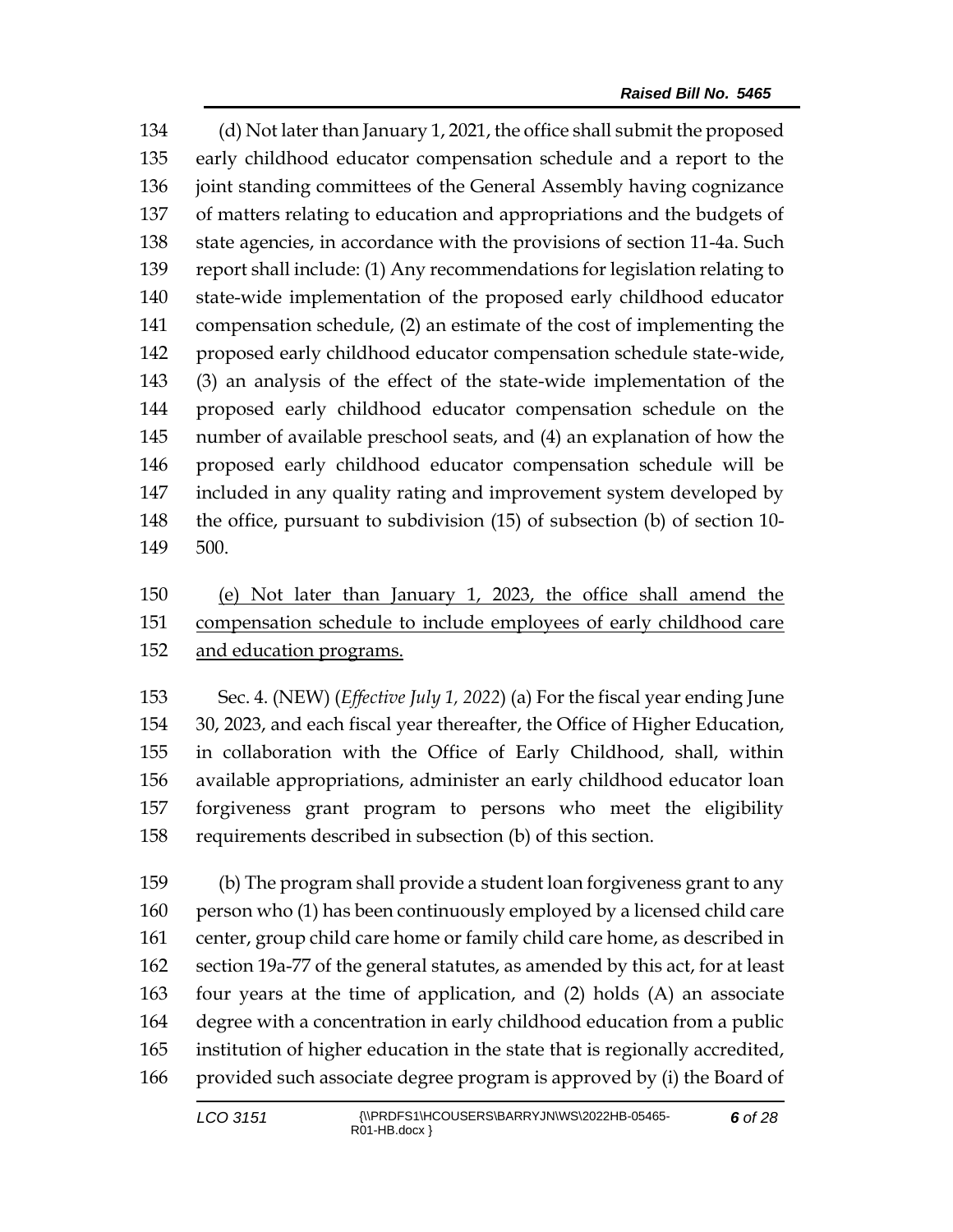Regents for Higher Education or the Office of Higher Education, and (ii) the Office of Early Childhood, or (B) a bachelor's degree with a concentration in early childhood education from a public institution of higher education in the state that is regionally accredited, provided such bachelor's degree program is approved by (i) the Board of Regents for Higher Education or the Office of Higher Education, and (ii) the Office of Early Childhood. As used in this subsection, "concentration in early childhood education" has the same meaning as provided in section 10- 16p of the general statutes.

 (c) Any person who satisfies the eligibility requirements prescribed in subsection (b) of this section shall receive a grant in an amount equal to the remaining balance of such person's federal or state educational loans.

 (d) Persons may apply to the Office of Higher Education for grants under this section at such time and in such manner as the executive director of the Office of Higher Education prescribes.

 (e) Any unexpended funds appropriated for purposes of this section shall not lapse at the end of the fiscal year but shall be available for expenditure during the next fiscal year.

 Sec. 5. Subdivision (1) of subsection (b) of section 10-16q of the general statutes is repealed and the following is substituted in lieu thereof (*Effective July 1, 2022*):

 (b) (1) **[**For the fiscal year ending June 30, 2020, the per child cost of the Office of Early Childhood school readiness program offered by a school readiness provider shall not exceed eight thousand nine hundred twenty-seven dollars.**]** For the fiscal year ending June 30, **[**2021**]** 2023, and each fiscal year thereafter, the per child cost of the Office of Early Childhood school readiness program offered by a school readiness provider shall not exceed **[**nine**]** ten thousand twenty-seven dollars.

 Sec. 6. Section 10-16p of the 2022 supplement to the general statutes is repealed and the following is substituted in lieu thereof (*Effective July*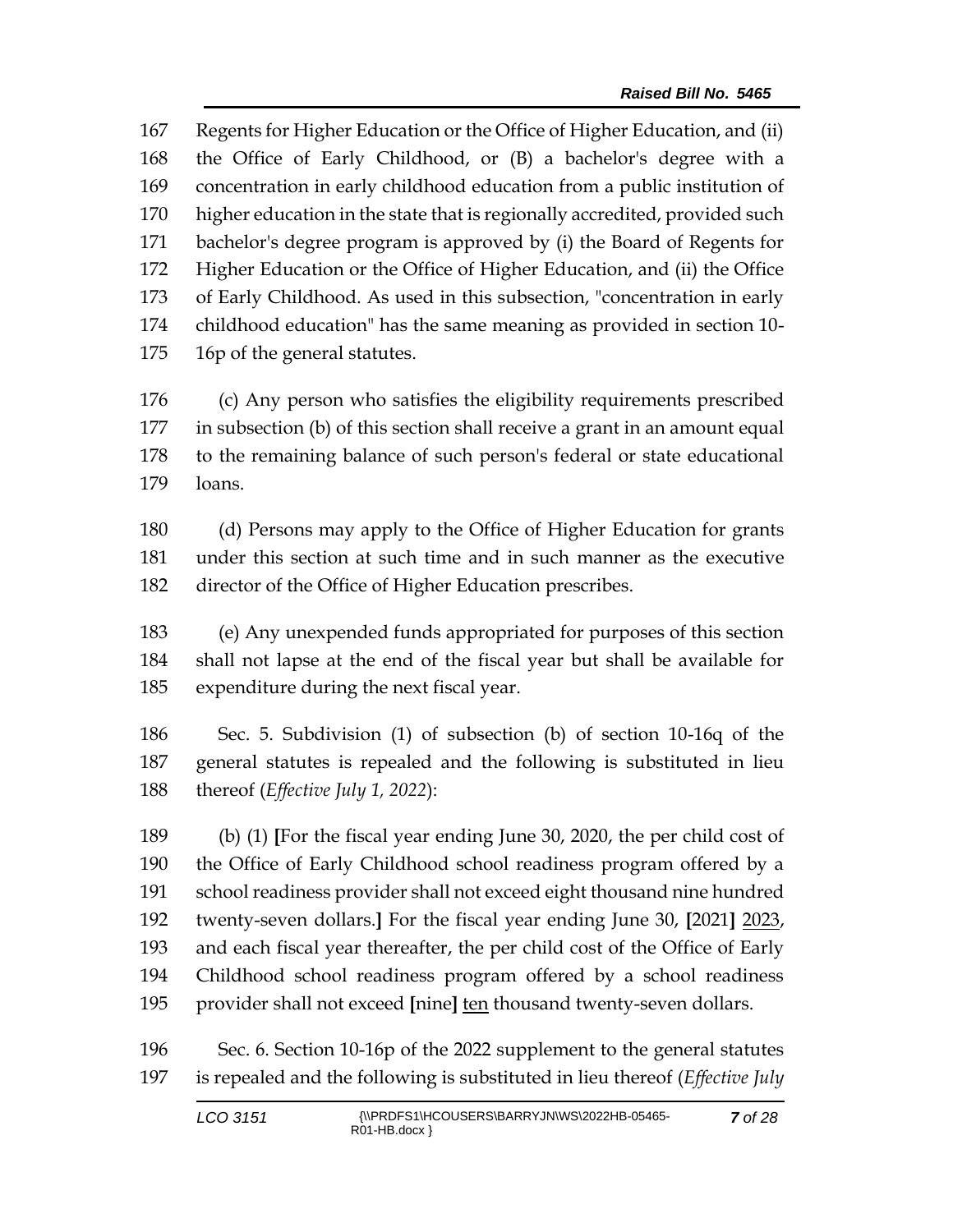*1, 2022*):

 (a) As used in sections 10-16o to 10-16r, inclusive, as amended by this act, 10-16u, 17b-749a and 17b-749c:

 (1) "School readiness program" means a nonsectarian program that (A) meets the standards set by the Office of Early Childhood pursuant to subsection (b) of this section and the requirements of section 10-16q, as amended by this act, and (B) provides a developmentally appropriate learning experience of not less than four hundred fifty hours and one hundred eighty days for eligible children, except as provided in subsection (d) of section 10-16q;

 (2) "Eligible children" means children three and four years of age and children five years of age who are not eligible to enroll in school pursuant to section 10-15c, or who are eligible to enroll in school and will attend a school readiness program pursuant to section 10-16t;

 (3) "Priority school" means a school in which forty per cent or more of the lunches served are served to students who are eligible for free or reduced price lunches pursuant to federal law and regulations, excluding such a school located in a priority school district pursuant to section 10-266p or in a former priority school district receiving a grant pursuant to subsection (c) of this section and, on and after July 1, 2001, excluding such a school in a transitional school district receiving a grant pursuant to section 10-16u;

 (4) "Severe need school" means a school in a priority school district pursuant to section 10-266p or in a former priority school district in which forty per cent or more of the lunches served are served to students who are eligible for free or reduced price lunches;

 (5) "Accredited" means accredited by the National Association for the Education of Young Children, National Association for Family Child Care, a Head Start on-site program review instrument or a successor instrument pursuant to federal regulations, or otherwise meeting such criteria as may be established by the commissioner, unless the context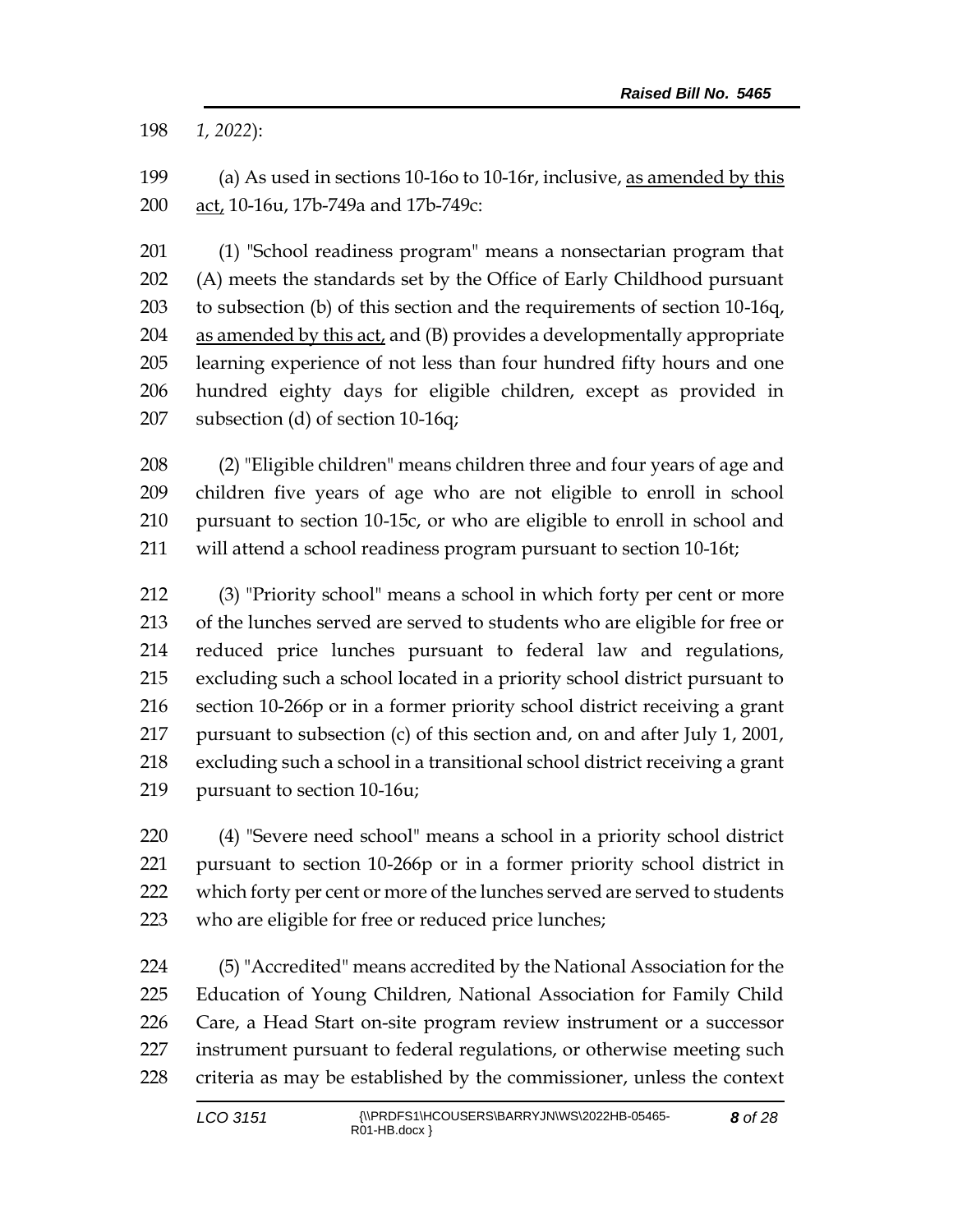#### otherwise requires;

 (6) "Year-round" means fifty weeks per year, except as provided in subsection (d) of section 10-16q;

(7) "Commissioner" means the Commissioner of Early Childhood;

(8) "Office" means the Office of Early Childhood;

 (9) "Seeking accreditation" means a school readiness program seeking accreditation by the National Association for the Education of Young Children, National Association for Family Child Care or a Head Start on-site program review instrument or successor instrument pursuant to federal regulations, or attempting to meet criteria as may be established by the commissioner; and

 (10) "Concentration in early childhood education" means a program of study in early childhood education, including, but not limited to, early childhood education, child study, child development or human growth and development.

 (b) (1) The office shall be the lead agency for school readiness. For purposes of this section and section 10-16u, school readiness program providers eligible for funding from the office shall include local and regional boards of education, regional educational service centers, family resource centers and providers of child care centers, group child care homes and family child care homes, as described in section 19a-77, 250 as amended by this act, Head Start programs, preschool programs and other programs that meet any standards established by the commissioner. The office shall establish standards for school readiness programs. The standards may include, but need not be limited to, guidelines for staff-child interactions, curriculum content, including preliteracy development, lesson plans, parental involvement, staff qualifications and training, transition to school and administration. The office shall develop age-appropriate developmental skills and goals for children attending such programs. The commissioner, in consultation with the president of the Connecticut State Colleges and Universities,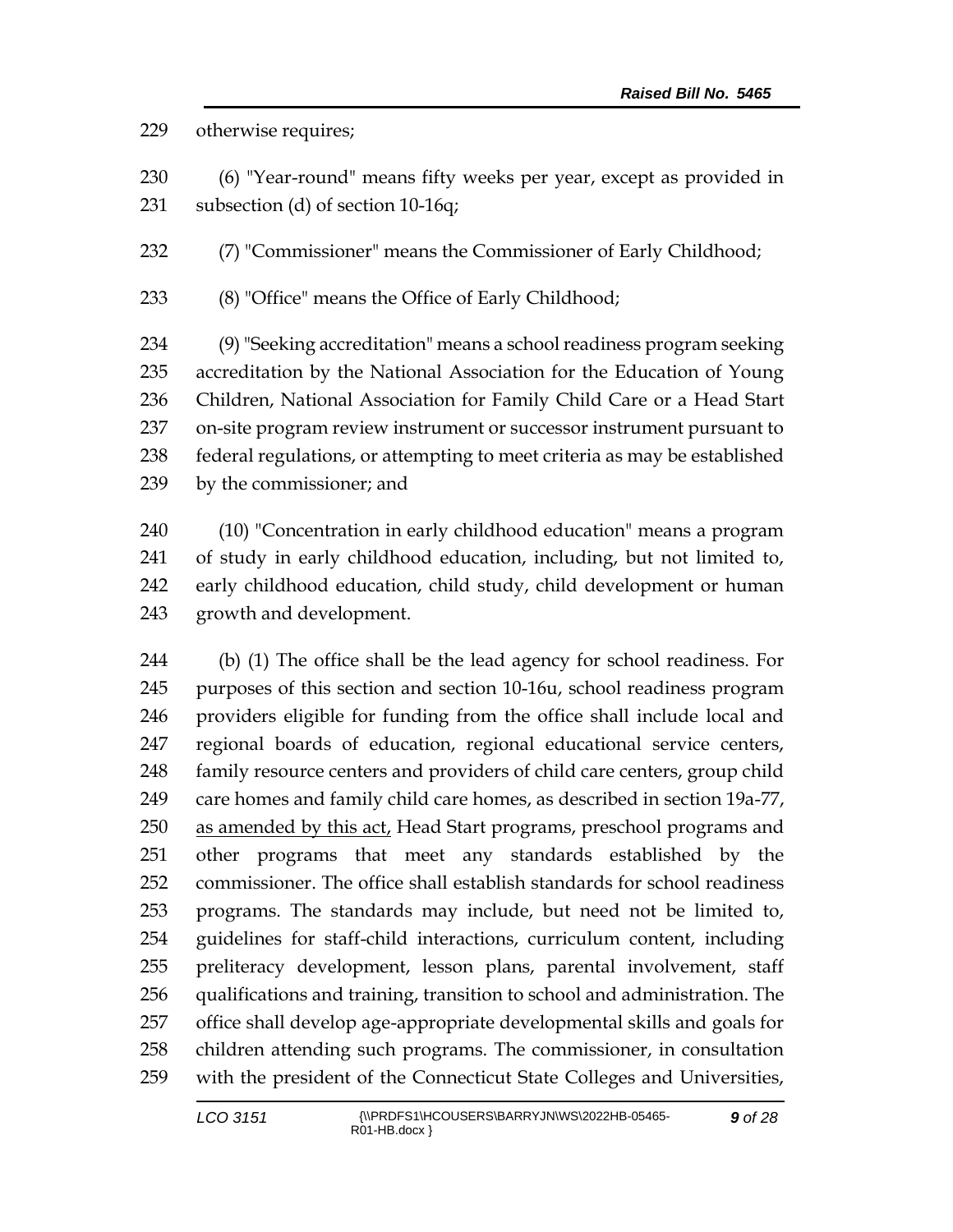the Commissioners of Education and Social Services and other appropriate entities, shall develop a professional development program for the staff of school readiness programs.

(2) For purposes of this section:

 (A) Prior to July 1, 2022, "staff qualifications" means that for each early childhood education program accepting state funds for infant, toddler and preschool spaces associated with such program's child care program or school readiness program, there is in each classroom an individual who has at least the following: (i) A childhood development associate credential or an equivalent credential issued by an organization approved by the commissioner and twelve credits or more in early childhood education or child development, as determined by the commissioner or the president of the Connecticut State Colleges and Universities, after consultation with the commissioner, from an institution of higher education (I) accredited by the Board of Regents for Higher Education or Office of Higher Education, and (II) regionally accredited; (ii) an associate degree with twelve credits or more in early childhood education or child development, as determined by the commissioner or the president of the Connecticut State Colleges and Universities, after consultation with the commissioner, from such an institution; (iii) a four-year degree with twelve credits or more in early childhood education or child development, as determined by the commissioner or the president of the Connecticut State Colleges and Universities, after consultation with the commissioner, from such an institution; (iv) certification pursuant to section 10-145b with an endorsement in early childhood education or special education; (v) an associate degree with a concentration in early childhood education from an institution of higher education that is regionally accredited; or (vi) a bachelor's degree with a concentration in early childhood education from an institution of higher education that is regionally accredited;

 (B) From July 1, 2022, until June 30, 2025, "staff qualifications" means that for each early childhood education program accepting state funds for infant, toddler and preschool spaces associated with such program's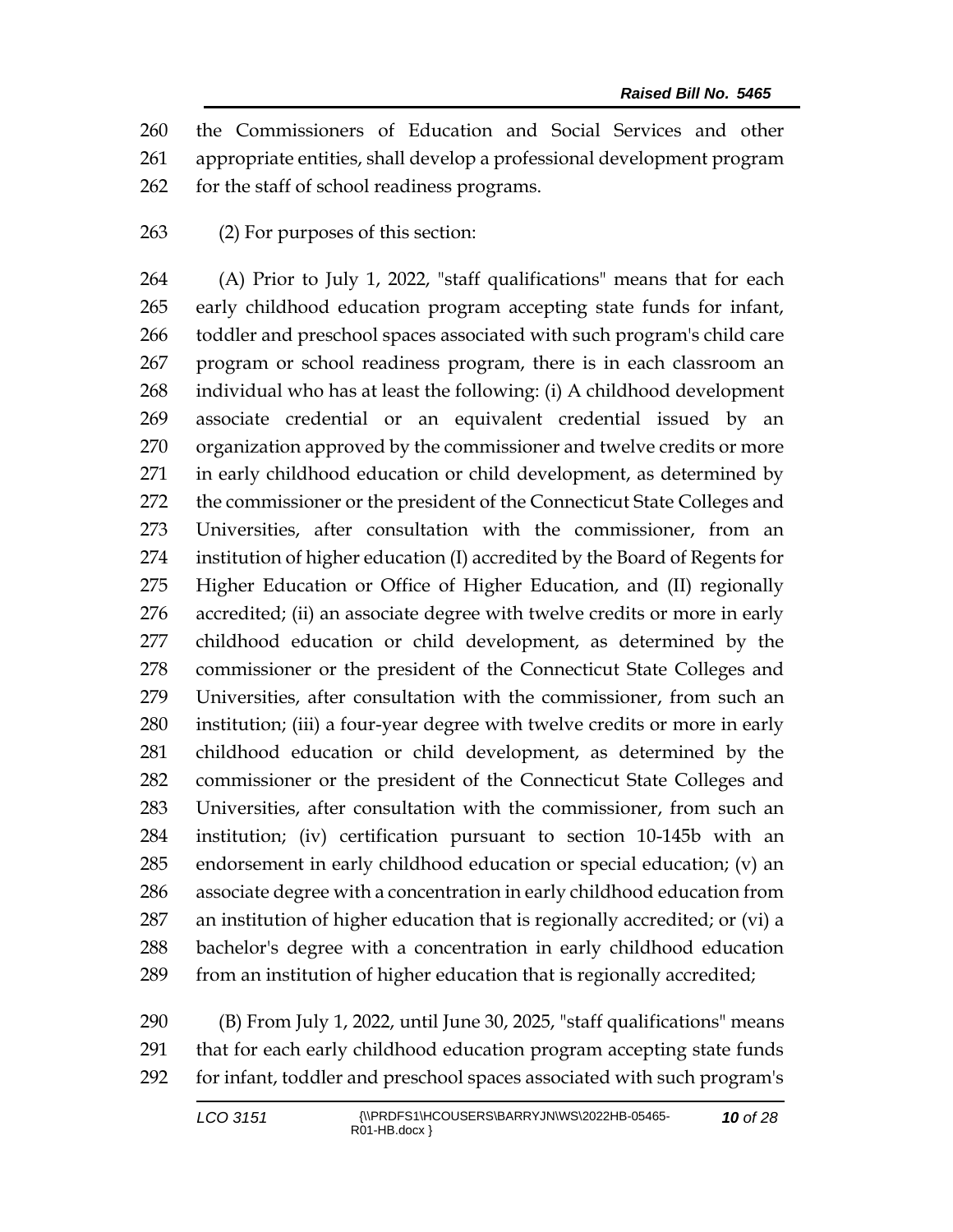child care program or school readiness program, (i) at least fifty per cent of those individuals with the primary responsibility for a classroom of children (I) hold certification pursuant to section 10-145b with an endorsement in early childhood education or early childhood special education, (II) have been issued an early childhood teacher credential, pursuant to section 10-520b, (III) hold at least an associate degree with a concentration in early childhood education from an institution of higher education that is regionally accredited, or (IV) satisfy the requirements of subdivision (3), (4) or (5) of this subsection, and (ii) such remaining individuals with the primary responsibility for a classroom of children hold a childhood development associate credential or an equivalent credential issued by an organization approved by the commissioner and twelve credits or more in early childhood education or child development, as determined by the commissioner or the president of the Connecticut State Colleges and Universities, after consultation with the commissioner, from an institution of higher education (I) accredited by the Board of Regents for Higher Education or Office of Higher Education, and (II) regionally accredited;

 (C) From July 1, 2025, until June 30, 2029, "staff qualifications" means that for each early childhood education program accepting state funds for infant, toddler and preschool spaces associated with such program's child care program or school readiness program, (i) at least fifty per cent of those individuals with the primary responsibility for a classroom of children (I) hold certification pursuant to section 10-145b with an endorsement in early childhood education or early childhood special education, (II) have been issued an early childhood teacher credential, pursuant to subdivision (2) of section 10-520b, (III) hold at least a bachelor's degree with a concentration in early childhood education from an institution of higher education that is regionally accredited, or (IV) satisfy the requirements of subdivision (3), (4) or (5) of this subsection, and (ii) such remaining individuals with the primary responsibility for a classroom of children (I) hold an associate degree with a concentration in early childhood education from an institution of higher education that is regionally accredited, or (II) have been issued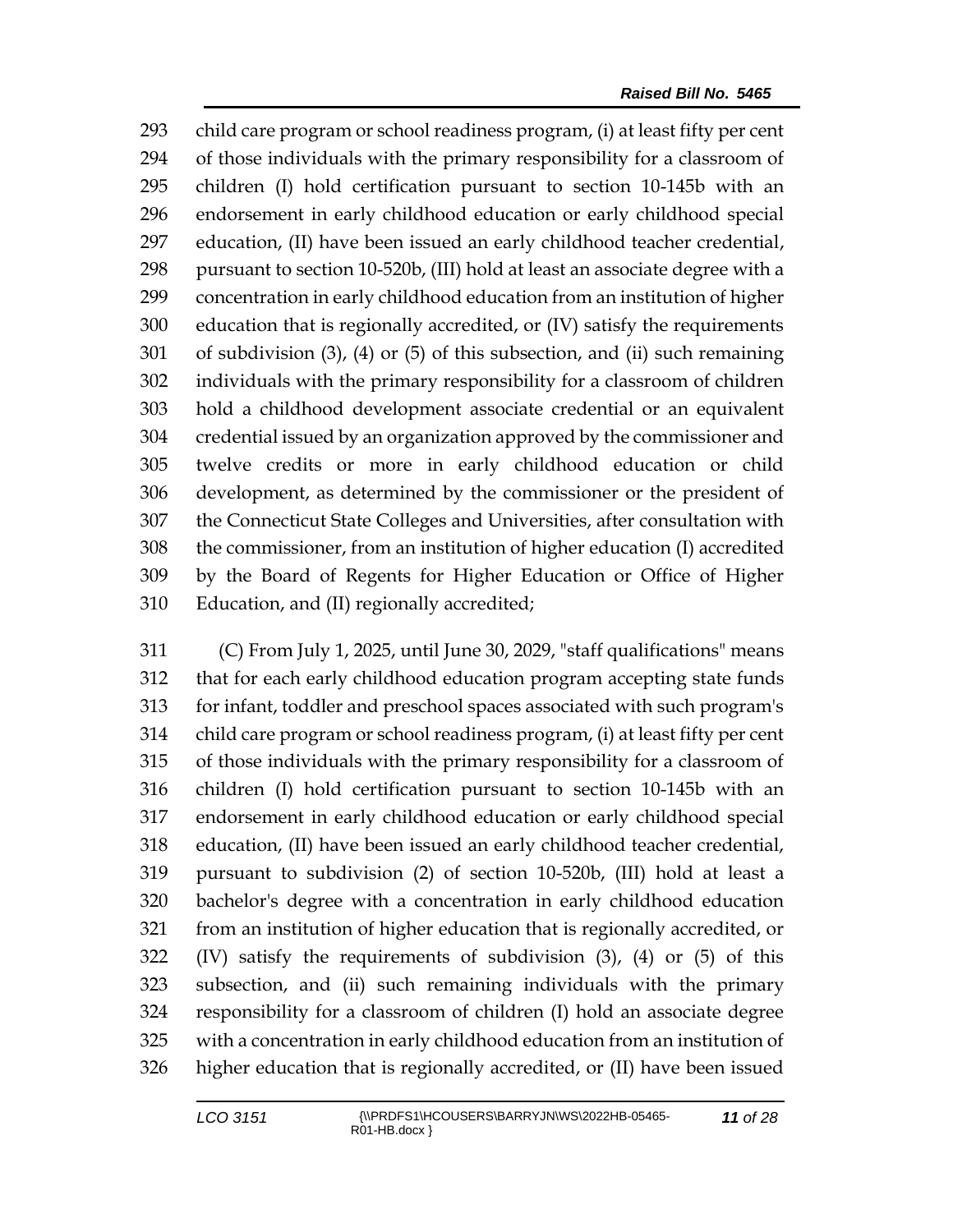an early childhood teacher credential, pursuant to subdivision (1) of section 10-520b; and

 (D) On and after July 1, 2029, "staff qualifications" means that for each early childhood education program accepting state funds for infant, toddler and preschool spaces associated with such program's child care program or school readiness program, one hundred per cent of those individuals with the primary responsibility for a classroom of children (i) hold certification pursuant to section 10-145b with an endorsement in early childhood education or early childhood special education, (ii) have been issued an early childhood teacher credential, pursuant to subdivision (2) of section 10-520b, (iii) hold at least a bachelor's degree with a concentration in early childhood education from an institution of higher education that is regionally accredited, or (iv) satisfy the requirements of subdivision (3), (4) or (5) of this subsection.

 (3) Any individual with a bachelor's degree in early childhood education or child development or a bachelor's degree and twelve credits or more in early childhood education or child development, who, on or before June 30, 2015, is employed by an early childhood education program that accepts state funds for infant, toddler and preschool spaces associated with such program's child care program or school readiness program shall be considered to meet the staff qualifications required under subparagraphs (B) to (D), inclusive, of subdivision (2) of this subsection. No such early childhood education program shall terminate any such individual from employment for purposes of meeting the staff qualification requirements set forth in subparagraph (B), (C) or (D) of subdivision (2) of this subsection.

 (4) Any individual with an associate degree or a bachelor's degree in early childhood education or child development or an associate degree or a bachelor's degree and twelve credits or more in early childhood education or child development from an institution of higher education that is regionally accredited, other than an associate degree or a bachelor's degree with a concentration in early childhood education, may submit documentation concerning such degree for review and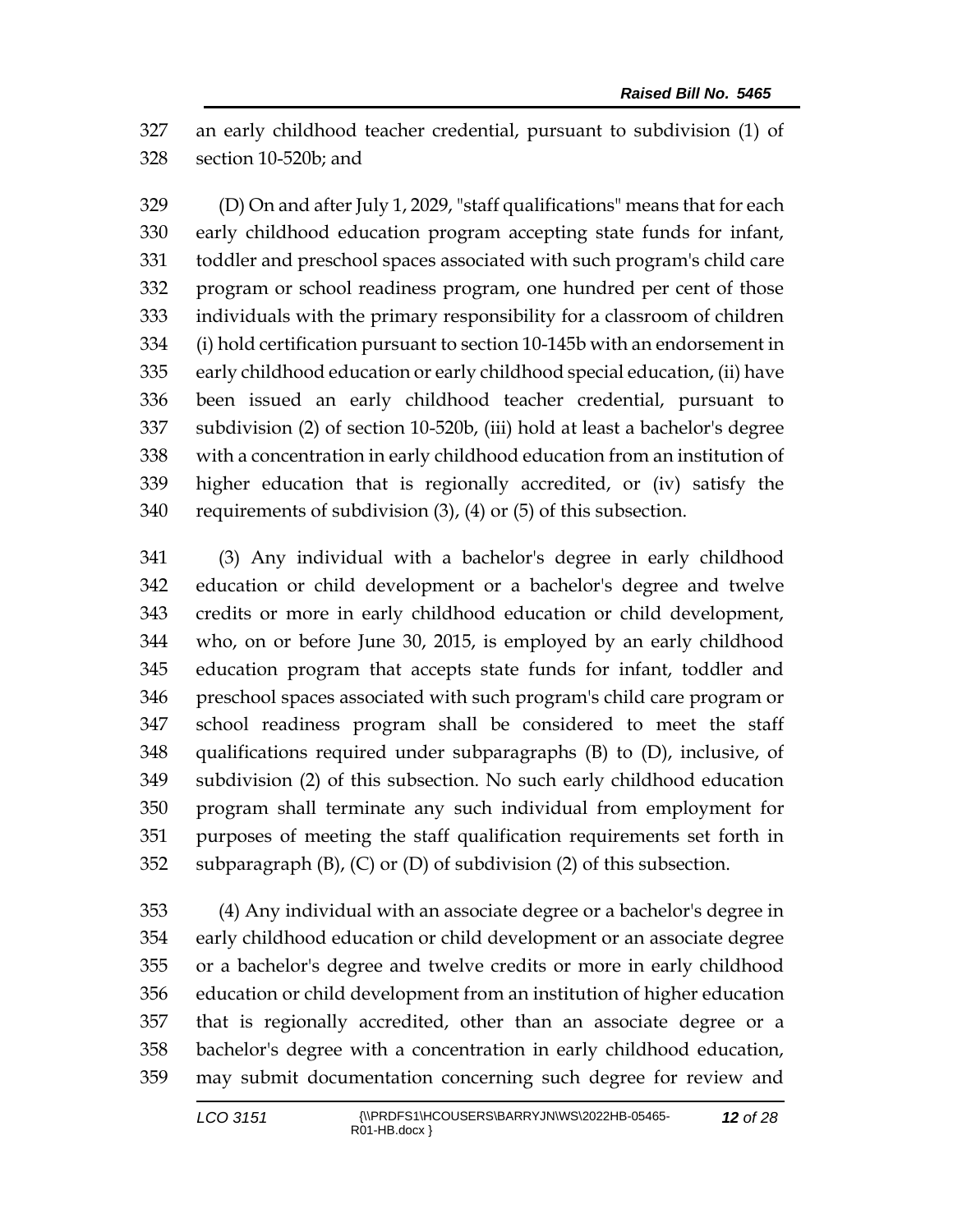assessment by the office as to whether such degree has a sufficient concentration in early childhood education so as to satisfy the requirements set forth in subparagraphs (B) to (D), inclusive, of subdivision (2) of this subsection.

 (5) Any individual with an associate degree with twelve credits or more in early childhood education or child development, as determined by the commissioner or the president of the Connecticut State Colleges and Universities, after consultation with the commissioner, from an institution of higher education (A) accredited by the Board of Regents for Higher Education or Office of Higher Education, and (B) regionally accredited, who has been employed in the same early childhood education program that accepts state funds for infant, toddler and preschool spaces associated with such program's child care program or school readiness program since 1995 shall be considered to meet the staff qualifications required under subparagraphs (B) to (D), inclusive, of subdivision (2) of this subsection until June 30, 2025. On and after July 1, 2025, such individual shall hold a childhood development associate credential or an equivalent credential, described in subparagraph (A) of subdivision (2) of this subsection, or otherwise meet the staff qualifications required under subparagraphs (C) and (D) of subdivision (2) of this subsection. Any such individual who terminates his or her employment with such early childhood education program on or before June 30, 2025, and accepts a position at another early childhood education program accepting state funds for spaces associated with such program's child care program or school readiness program shall submit documentation of such individual's progress toward meeting 386 the staff qualification requirements set forth in subparagraph  $(B)$  to  $(D)$ , inclusive, of subdivision (2) of this subsection in a manner determined by the office.

 (c) The commissioner shall establish a grant program to provide spaces in accredited school readiness programs located in priority school districts, as described in section 10-266p, or in former priority school districts for eligible children. The state, acting by and in the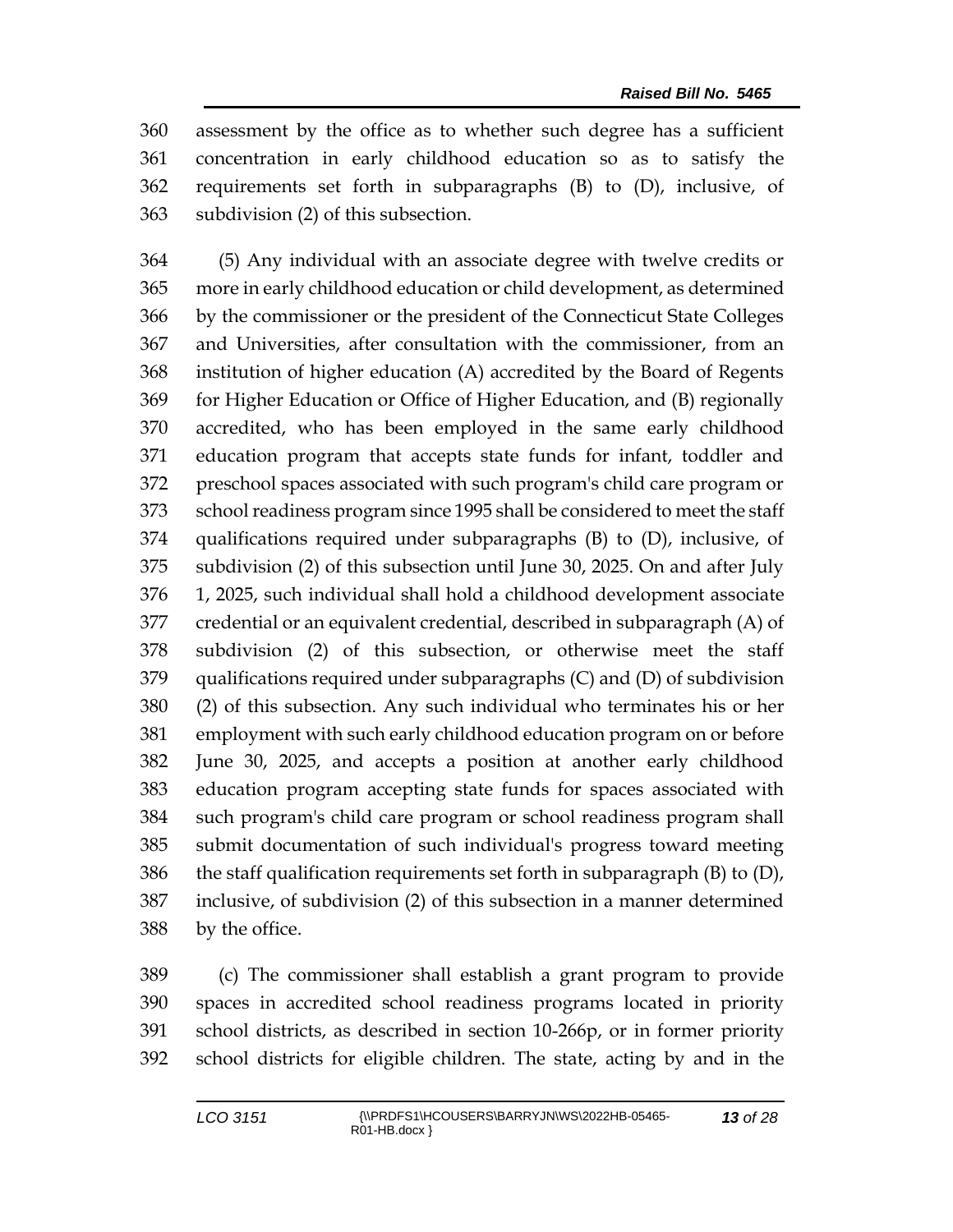discretion of the Commissioner of Early Childhood, in consultation with a town or regional school readiness council, may enter into a contract with a municipality, local or regional board of education, regional educational service center, family resource center, provider of a child care center, group child care home or family child care home, as 398 described in section 19a-77, as amended by this act, Head Start program, preschool program or other program that meets such standards established by the commissioner, to provide, within available appropriations, state financial assistance. Eligibility shall be determined for a five-year period based on an applicant's designation as a priority school district for the initial year of application, except that if a school district that receives a grant pursuant to this subsection is no longer designated as a priority school district at the end of such five-year period, such former priority school district shall continue to be eligible to receive a grant pursuant to this subsection. Grant awards shall be made annually contingent upon available funding and a satisfactory annual evaluation. The chief elected official of such town and the superintendent of schools for such priority school district or former priority school district shall submit a plan for the expenditure of grant funds and responses to the local request for proposal process to the commissioner. The commissioner shall review and approve such plans. The plan shall: (1) Be developed in consultation with the local or 415 regional school readiness council established pursuant to section  $10-16r<sub>t</sub>$  as amended by this act; (2) be based on a needs and resource assessment; (3) provide for the issuance of requests for proposals for providers of accredited school readiness programs, provided, after the initial requests for proposals, facilities that have been approved to operate a child care program financed through the Connecticut Health and Education Facilities Authority and have received a commitment for debt service from the Department of Social Services, pursuant to section 17b- 749i, on or before June 30, 2014, and on or after July 1, 2014, from the office, are exempt from the requirement for issuance of annual requests for proposals; and (4) identify the need for funding pursuant to section 17b-749a in order to extend the hours and days of operation of school readiness programs in order to provide child care services for children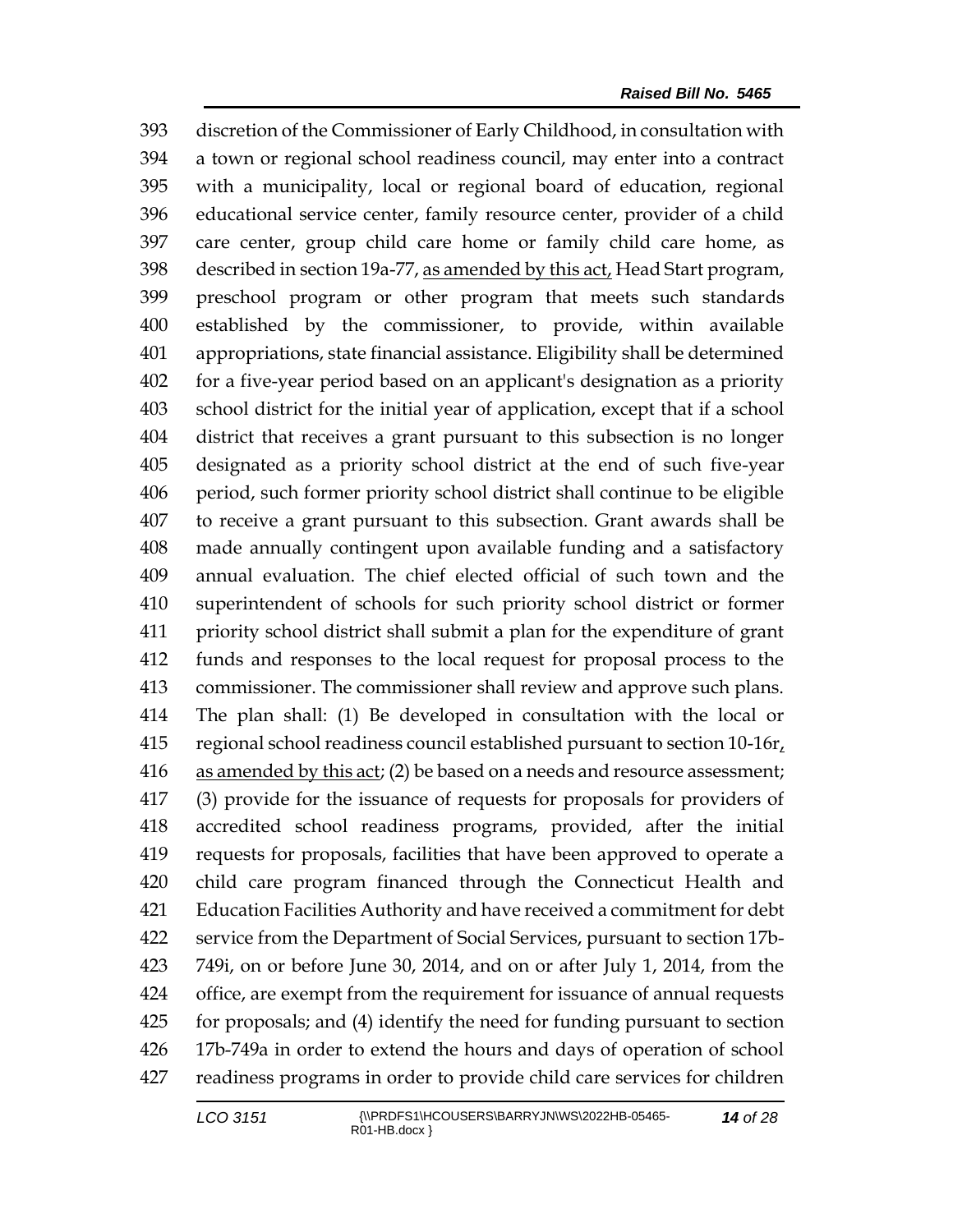attending such programs.

 (d) (1) The commissioner shall establish a competitive grant program to provide spaces in accredited school readiness programs or school readiness programs seeking accreditation located in (A) an area served by a priority school or a former priority school, (B) a town ranked one to fifty when all towns are ranked in ascending order according to town wealth, as defined in subdivision (26) of section 10-262f, whose school district is not a priority school district pursuant to section 10-266p, (C) a town formerly a town described in subparagraph (B) of this subdivision, as provided for in subdivision (2) of this subsection, or (D) a town designated as an alliance district, as defined in section 10-262u, whose school district is not a priority school district pursuant to section 10- 266p. A town in which a priority school is located, a regional school 441 readiness council, pursuant to subsection (c) of section 10-16r, as amended by this act, for a region in which such a school is located or a town described in subparagraph (B) of this subdivision may apply for such a grant in an amount equal to the number of spaces in an accredited school readiness program or a school readiness program seeking accreditation multiplied by the per child cost set forth in subdivision (1) 447 of subsection (b) of section 10-16q, as amended by this act. Eligibility shall be determined for a three-year period based on an applicant's designation as having a priority school or being a town described in subparagraph (B) of this subdivision for the initial year of application. The state, acting by and in the discretion of the Commissioner of Early Childhood, in consultation with a town or regional school readiness council, may enter into a contract with a municipality, local or regional board of education, regional educational service center, family resource center, provider of a child care center, group child care home or family child care home, as described in section 19a-77, as amended by this act, Head Start program, preschool program or other program that meets such standards established by the commissioner, to provide, within available appropriations, state financial assistance. The chief elected official of such town and the superintendent of schools of the school district or the regional school readiness council shall submit a plan, as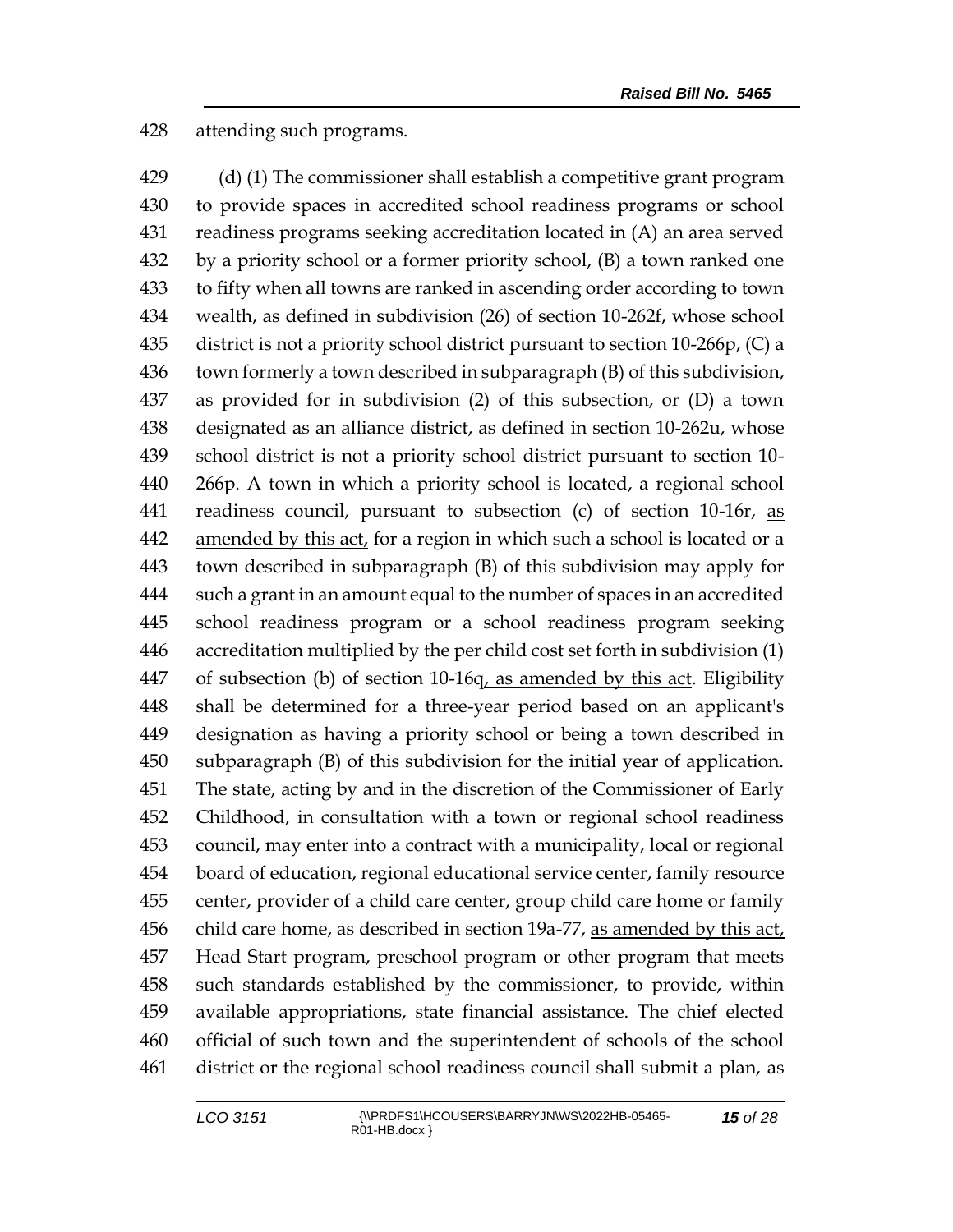described in subsection (c) of this section, for the expenditure of such grant funds to the commissioner. In awarding grants pursuant to this subsection, the commissioner shall give preference to applications submitted by regional school readiness councils and may, within available appropriations, provide a grant to such town or regional school readiness council that increases the number of spaces for eligible children who reside in an area or town described in subparagraphs (A) to (D), inclusive, of this subdivision, in an accredited school readiness program or a school readiness program seeking accreditation.

 (2) (A) Except as provided in subparagraph (C) of this subdivision, commencing with the fiscal year ending June 30, 2005, if a town received a grant pursuant to subdivision (1) of this subsection and is no longer eligible to receive such a grant, the town may receive a phase-out grant for each of the three fiscal years following the fiscal year such town received its final grant pursuant to subdivision (1) of this subsection.

 (B) The amount of such phase-out grants shall be determined as follows: (i) For the first fiscal year following the fiscal year such town received its final grant pursuant to subdivision (1) of this subsection, in an amount that does not exceed seventy-five per cent of the grant amount such town received for the town or school's final year of eligibility pursuant to subdivision (1) of this subsection; (ii) for the second fiscal year following the fiscal year such town received its final grant pursuant to subdivision (1) of this subsection, in an amount that does not exceed fifty per cent of the grant amount such town received for the town's or school's final year of eligibility pursuant to subdivision (1) of this subsection; and (iii) for the third fiscal year following the fiscal year such town received its final grant pursuant to subdivision (1) of this subsection, in an amount that does not exceed twenty-five per cent of the grant amount such town received for the town's or school's final year of eligibility pursuant to subdivision (1) of this subsection.

 (C) For the fiscal year ending June 30, 2011, and each fiscal year thereafter, any town that received a grant pursuant to subparagraph (B) of subdivision (1) of this subsection for the fiscal year ending June 30,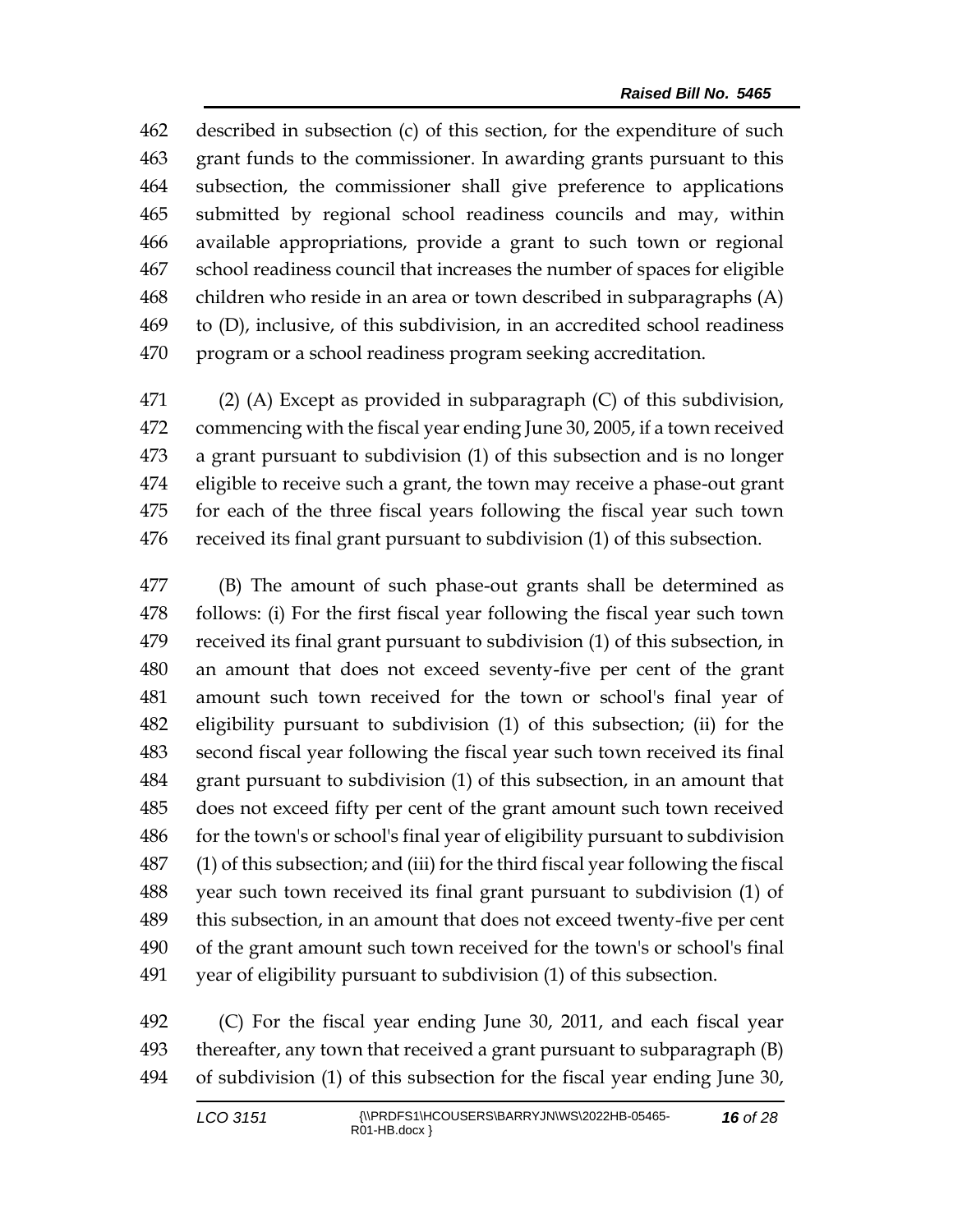2010, shall continue to receive a grant under this subsection even if the town no longer meets the criteria for such grant pursuant to subparagraph (B) of subdivision (1) of this subsection.

 (e) (1) If funds appropriated for the purposes of subsection (c) of this section are not expended, the commissioner may deposit such unexpended funds in the account established under section 10-16aa and use such unexpended funds in accordance with the provisions of section 10-16aa.

 (2) For the fiscal year ending June 30, 2015, and each fiscal year thereafter, if funds appropriated for the purposes of subsection (c) of this section are not expended, an amount up to one million dollars of such unexpended funds may be available for the provision of 507 scholarships and professional development for early childhood care and 508 education program providers, and individual staff members employed in such programs, provided such programs accept state funds for infant, toddler and preschool slots. Such unexpended funds may be available for use in accordance with the provisions of this **[**subparagraph**]** subdivision for the subsequent fiscal year. The commissioner may use such unexpended funds on and after July 1, 2015, to support early childhood education programs accepting state funds in satisfying the staff qualifications requirements of subparagraphs (B) and (C) of subdivision (2) of subsection (b) of this section. The commissioner shall use any such funds to provide assistance to individual staff members, giving priority to those staff members (A) attending an institution of higher education accredited by the Board of Regents for Higher Education or the Office of Higher Education, and approved by the Office of Early Childhood, and regionally accredited, at a maximum of ten thousand dollars per staff member per year for the cost of higher education courses leading to a bachelor's degree or, not later than December 31, 2015, an associate degree, as such degrees are described in said subparagraphs (B) and (C), or (B) receiving noncredit competency-based training approved by the office, at a maximum of one thousand dollars per staff member per year, provided such staff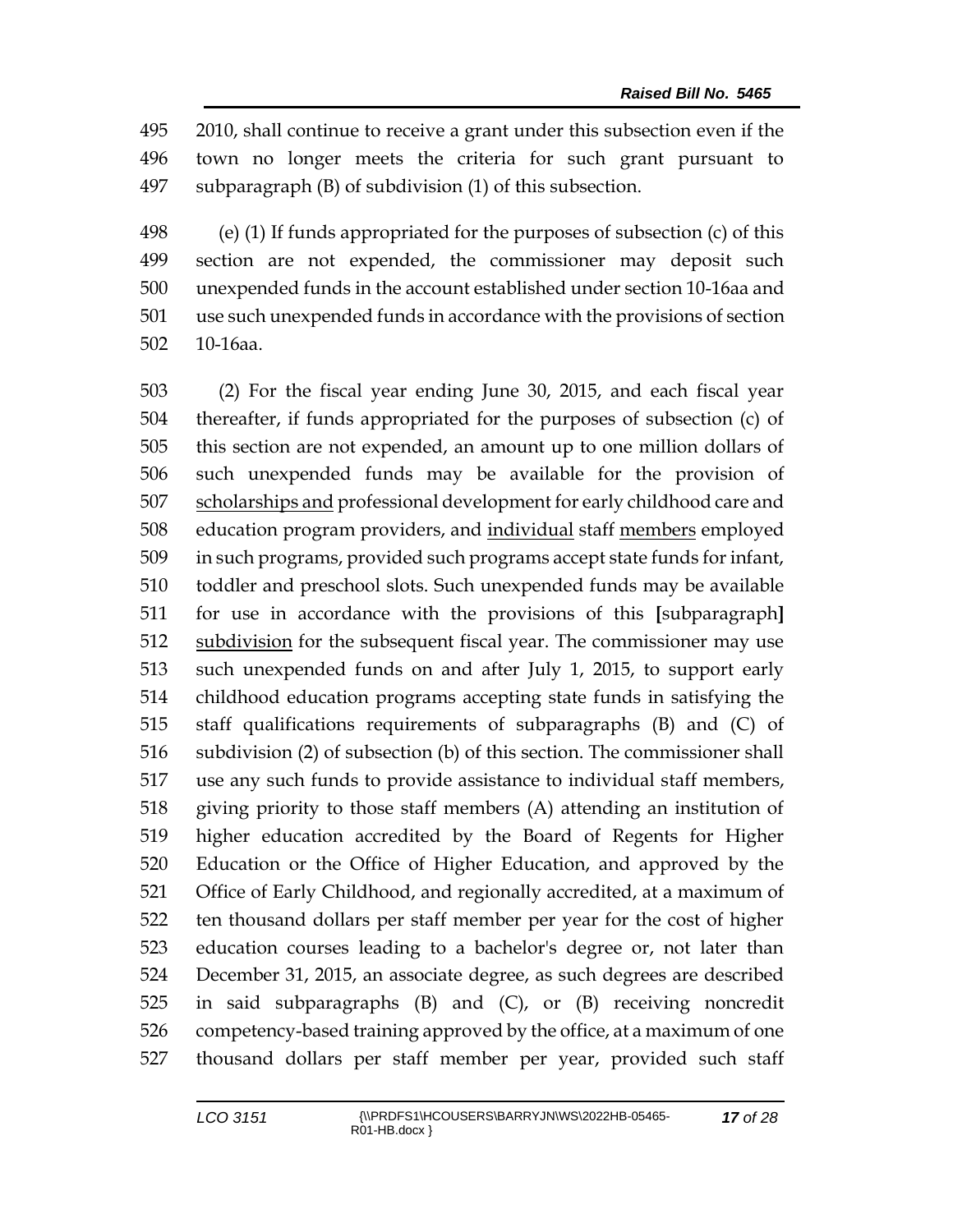members have applied for all available federal and state scholarships and grants, and such assistance does not exceed such staff members' financial need. Individual staff members shall apply for such unexpended funds in a manner determined by the commissioner. The commissioner shall determine how such unexpended funds shall be distributed.

 (3) If funds appropriated for the purposes of subsection (c) of this section are not expended pursuant to subsection (c) of this section, deposited pursuant to subdivision (1) of this subsection, or used pursuant to subdivision (2) of this subsection, the commissioner may use such unexpended funds to support local school readiness programs. The commissioner may use such funds for purposes including, but not limited to, (A) assisting local school readiness programs in meeting and maintaining accreditation requirements, (B) providing training in implementing the preschool assessment and curriculum frameworks, including training to enhance literacy teaching skills, (C) developing a state-wide preschool curriculum, (D) developing student assessments for students in grades kindergarten to two, inclusive, (E) developing and implementing best practices for parents in supporting preschool and kindergarten student learning, (F) developing and implementing strategies for children to successfully transition to preschool and from preschool to kindergarten, including through parental engagement and whole-family supports that may be utilized through the two- generational initiative, established pursuant to section 17b-112*l*, or through other available resources, (G) providing for professional development, including assisting in career ladder advancement, for school readiness staff, (H) providing supplemental grants to other towns that are eligible for grants pursuant to subsection (c) of this section, and (I) developing a plan to provide spaces in an accredited school readiness program or a school readiness program seeking accreditation to all eligible children who reside in an area or town described in subparagraphs (A) to (D), inclusive, of subdivision (1) of subsection (d) of this section.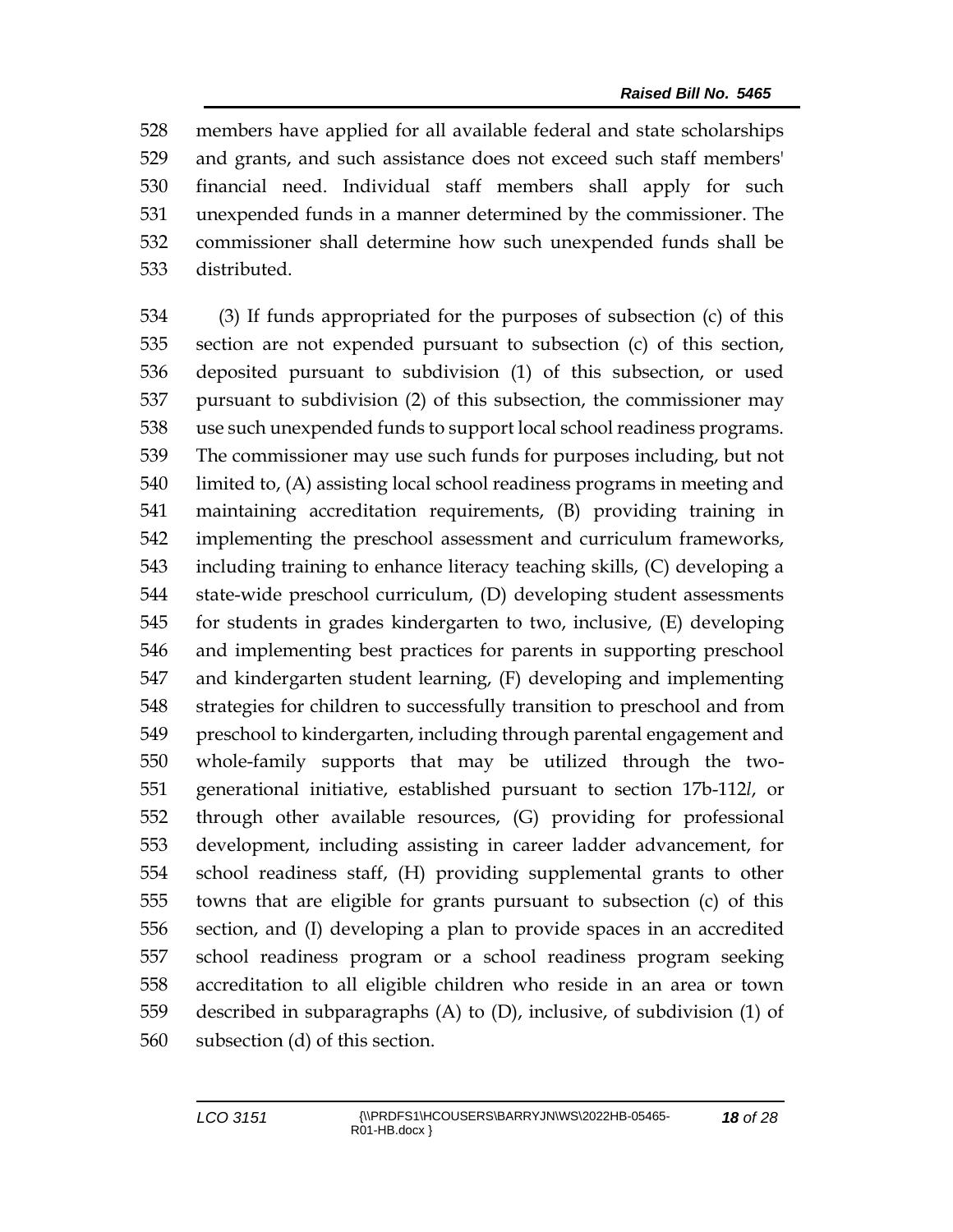(f) Any school readiness program that receives funds pursuant to this section or section 10-16u shall not discriminate on the basis of race, color, national origin, gender, religion or disability. For purposes of this section, a nonsectarian program means any public or private school readiness program that is not violative of the Establishment Clause of the Constitution of the State of Connecticut or the Establishment Clause of the Constitution of the United States of America.

 (g) Subject to the provisions of this subsection, no funds received by a town pursuant to subsection (c) or (d) of this section or section 10-16u shall be used to supplant federal, state or local funding received by such town for early childhood education, provided a town may use an amount determined in accordance with this subsection for coordination, program evaluation and administration. Such amount shall be at least five per cent of the total grant allocation, but not more than seventy-five thousand dollars and shall be determined by the commissioner based on the school readiness grant award allocated to the town pursuant to subsection (c) or (d) of this section or section 10-16u and the number of operating sites for coordination, program evaluation and administration. Such amount shall be increased by an amount equal to local funding provided for early childhood education coordination, program evaluation and administration, not to exceed twenty-five thousand dollars. Each town that receives a grant pursuant to subsection (c) or (d) of this section or section 10-16u shall designate a person to be responsible for such coordination, program evaluation and administration and to act as a liaison between the town and the commissioner. Each school readiness program that receives funds pursuant to this section or section 10-16u shall provide information to the commissioner or the school readiness council, as requested, that is necessary for purposes of any school readiness program evaluation.

 (h) Any town receiving a grant pursuant to this section may use such grant, with the approval of the commissioner, to prepare a facility or staff for operating a school readiness program and shall be adjusted based on the number of days of operation of a school readiness program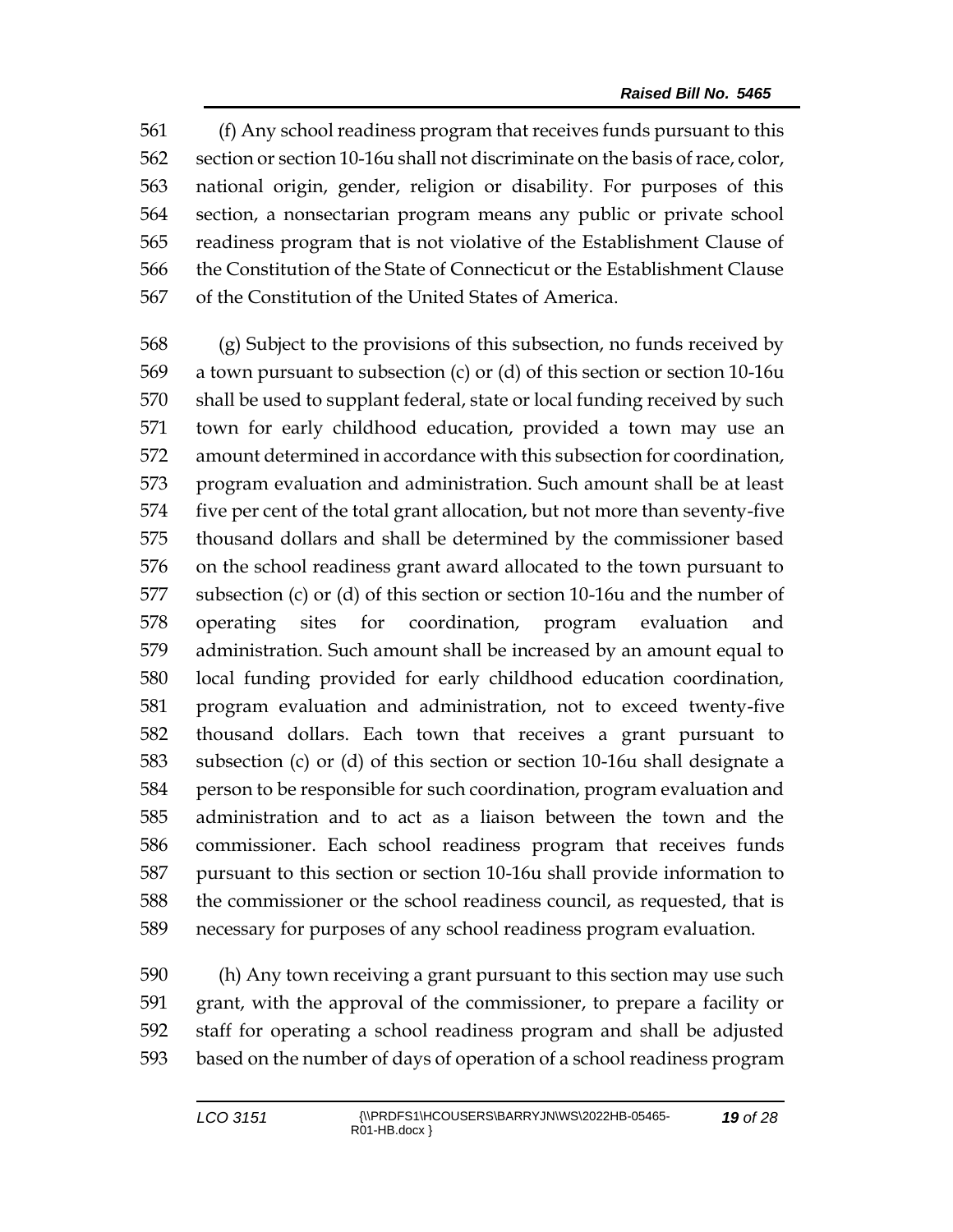if a shorter term of operation is approved by the commissioner.

 (i) A town may use grant funds to purchase spaces for eligible children who reside in such town at an accredited school readiness program located in another town. A regional school readiness council may use grant funds to purchase spaces for eligible children who reside in the region covered by the council at an accredited school readiness program located outside such region.

 (j) Children enrolled in school readiness programs funded pursuant to this section shall not be counted (1) as resident students for purposes of subdivision (22) of section 10-262f, or (2) in the determination of average daily membership pursuant to subdivision (2) of subsection (a) of section 10-261.

606 (k) (1) Up to two per cent of the amount of the appropriation for this section may be allocated to the competitive grant program pursuant to subsection (d) of this section. The determination of the amount of such allocation shall be made on or before August first.

 (2) Up to two per cent of the amount of the appropriation for this section may be used by the commissioner in a manner consistent with the provisions of section 10-509.

 **[**(l) For the fiscal year ending June 30, 2020, and each fiscal year thereafter, any school readiness program that (1) is licensed by the Office of Early Childhood pursuant to chapter 368a, (2) provides full- day and year-round child care and education programs for children, and (3) receives funds pursuant to this section or section 10-16u, shall use any amount of the per child cost as described in subdivision (1) of subsection (b) of section 10-16q that is over the amount of eight thousand nine hundred twenty-seven dollars, exclusively to increase the salaries of those individuals with direct responsibility for teaching or caring for children in a classroom at such school readiness program.**]**

 Sec. 7. Subsection (b) of section 8-210 of the 2022 supplement to the general statutes is repealed and the following is substituted in lieu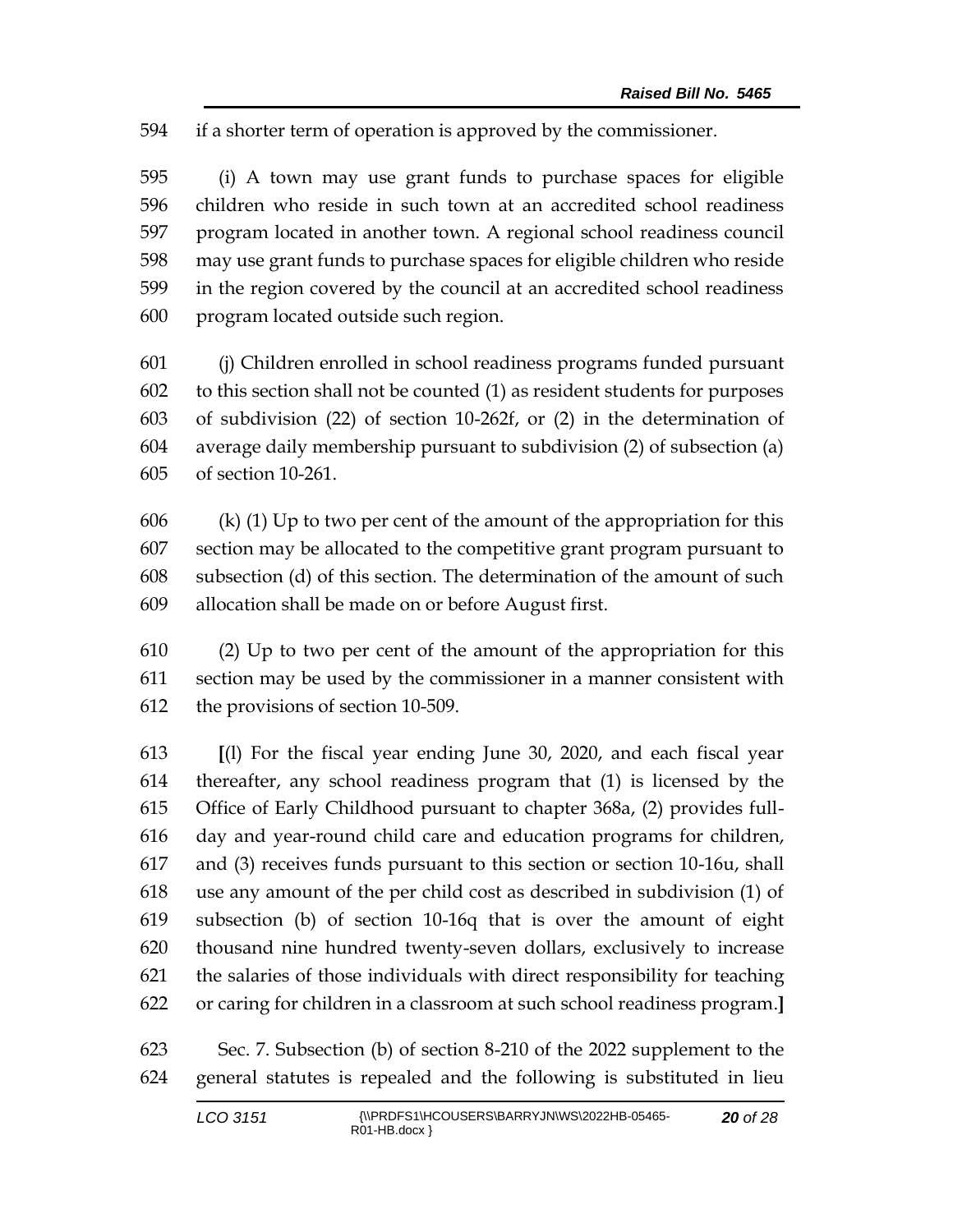### thereof (*Effective July 1, 2022*):

 (b) The state, acting by and in the discretion of the Commissioner of Early Childhood, may enter into a contract with a municipality, a group child care home or family child care home, as described in section 19a-629 77, as amended by this act, a human resource development agency or a nonprofit corporation for state financial assistance in developing and operating child care centers, group child care homes and family child care homes for children disadvantaged by reasons of economic, social or environmental conditions, provided no such financial assistance shall be available for the operating costs of any such child care center, group child care home or family child care home unless it has been licensed by the Commissioner of Early Childhood pursuant to section 19a-80. Such financial assistance shall be available for a program of a municipality, of a group child care home or family child care home, of a human resource development agency or of a nonprofit corporation which may provide for personnel, equipment, supplies, activities, program materials and renovation and remodeling of the physical facilities of such child care centers, group child care homes or family child care homes. Such contract shall provide for state financial assistance, within available appropriations, in the form of a state grant-in-aid (1) for a portion of the cost of such program, as determined by the Commissioner of Early Childhood, if not federally assisted, (2) equal to one-half of the amount by which the net cost of such program, as approved by the Commissioner of Early Childhood, exceeds the federal grant-in-aid thereof, or (3) in an amount not less than the per child cost as described in subdivision (1) of subsection (b) of section 10-16q, as amended by this act, for each child in such program that is three or four years of age and each child that is five years of age who is not eligible to enroll in school, pursuant to section 10-15c, while maintaining services to children under three years of age under this section. **[**For the fiscal year ending June 30, 2020, and each fiscal year thereafter, the amount per child pursuant to subdivision (3) of this subsection that is over the amount of the per child cost that was prescribed pursuant to the contract for the fiscal year ending June 30, 2019, shall be used exclusively to increase the salaries of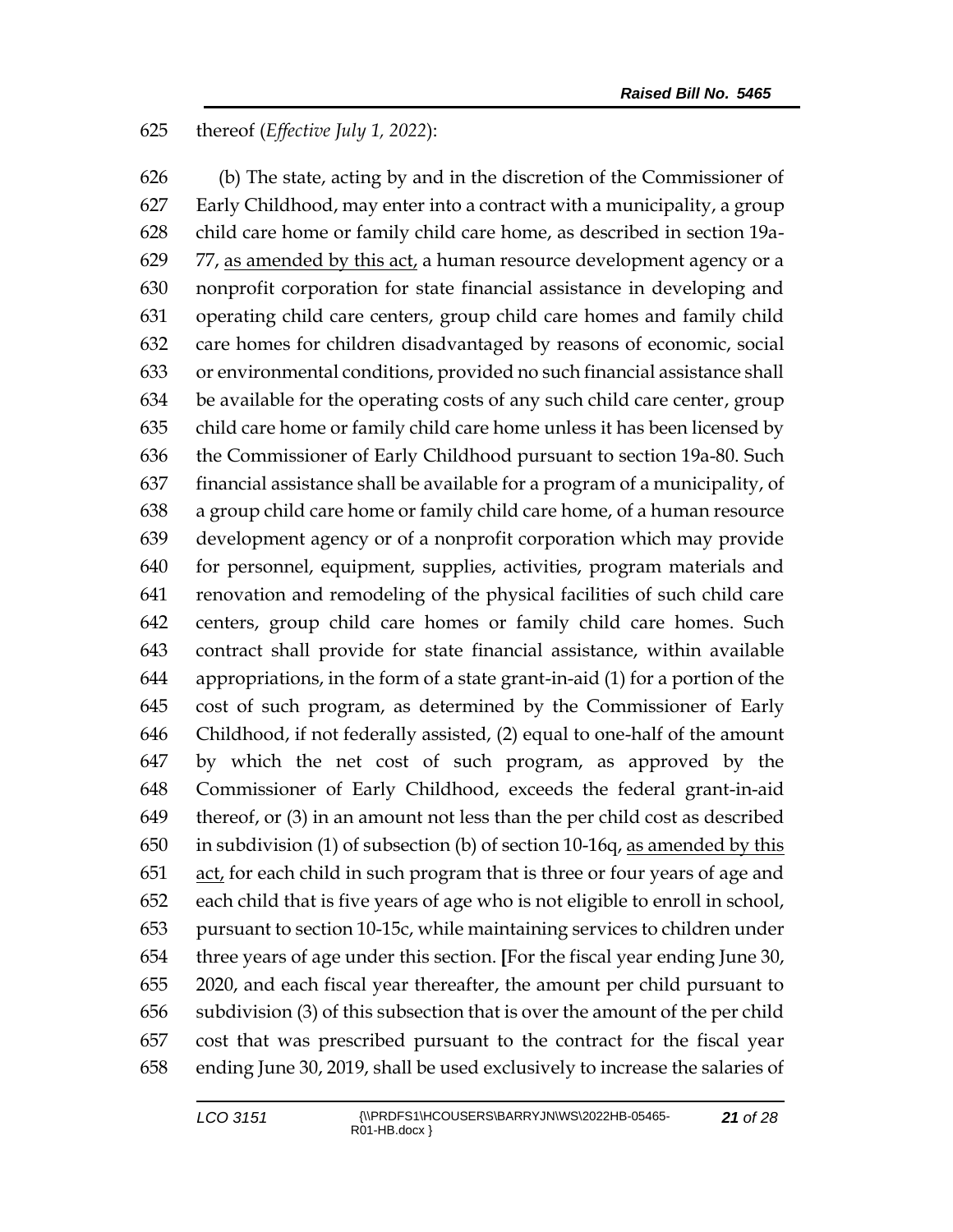early childhood educators employed at the child care center.**]** The Commissioner of Early Childhood may authorize child care centers, group child care homes and family child care homes receiving financial assistance under this subsection to apply a program surplus to the next program year. The Commissioner of Early Childhood shall consult with directors of child care centers in establishing fees for the operation of such centers.

 Sec. 8. Subsections (a) and (b) of section 17b-749 of the 2022 supplement to the general statutes are repealed and the following is substituted in lieu thereof (*Effective July 1, 2022*):

 (a) The Commissioner of Early Childhood shall establish and operate a child care subsidy program to increase the availability, affordability and quality of child care services for families with a parent or caretaker who (1) is (A) working or attending high school, or (B) **[**subject to the provisions of subsection (d) of this section,**]** is enrolled or participating in (i) a public or independent institution of higher education, (ii) a private occupational school authorized pursuant to sections 10a-22a to 10a-22o, inclusive, (iii) a job training or employment program administered by a regional workforce development board, (iv) an apprenticeship program administered by the Labor Department's office of apprenticeship training, (v) an alternate route to certification program approved by the State Board of Education, (vi) an adult education program pursuant to section 10-69 or other high school equivalency program, or (vii) a local Even Start program or other adult education program approved by the Commissioner of Early Childhood; or (2) receives cash assistance under the temporary family assistance program from the Department of Social Services and is participating in an education, training or other job preparation activity approved pursuant to subsection (b) of section 17b-688i or subsection (b) of section 17b- 689d. Services available under the child care subsidy program shall include the provision of child care subsidies for children under the age of thirteen or children under the age of nineteen with special needs. The Office of Early Childhood shall open and maintain enrollment for the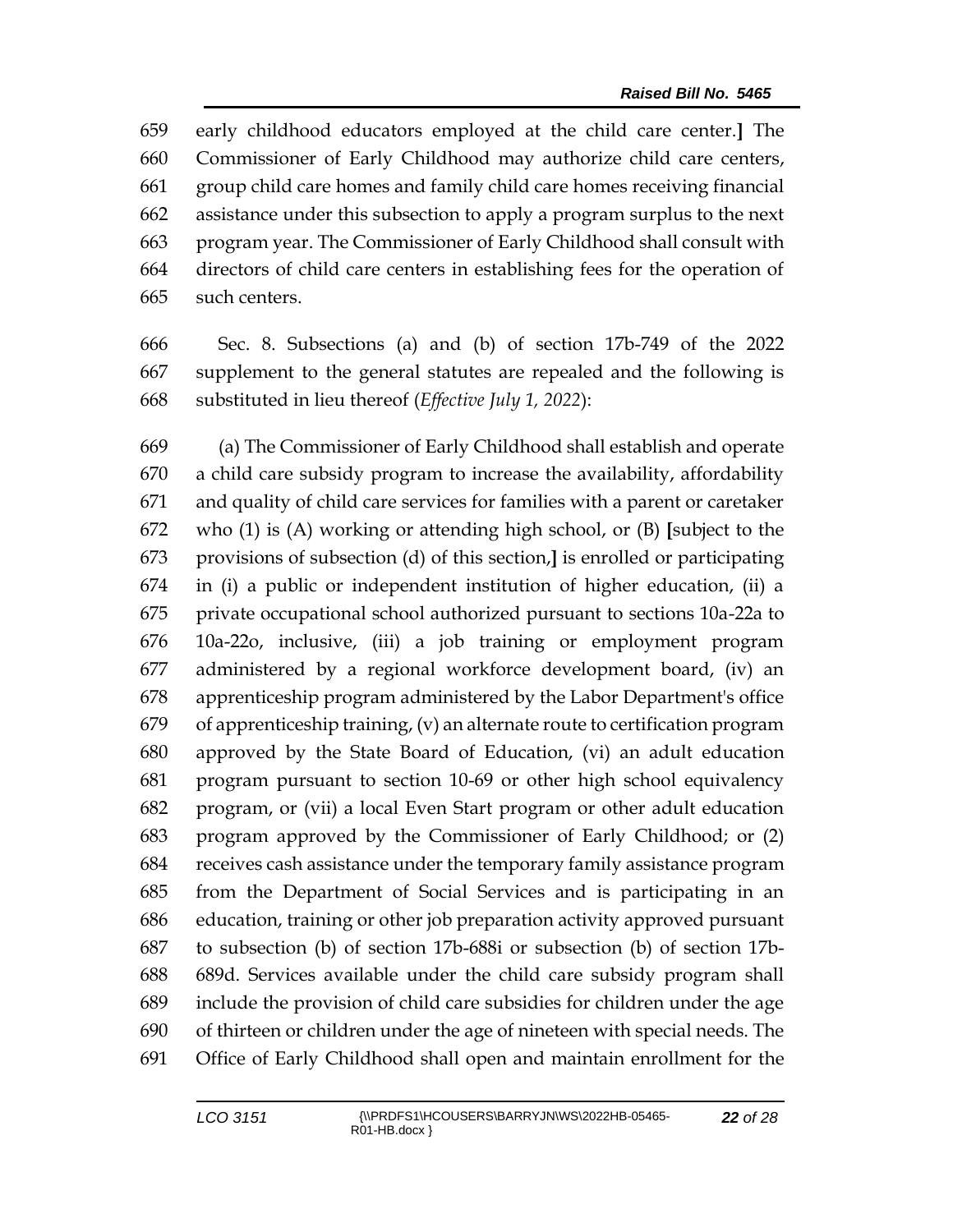child care subsidy program and shall administer such program within the existing budgetary resources available. The office shall issue a notice on the office's Internet web site any time the office closes the program to new applications, changes eligibility requirements, changes program benefits or makes any other change to the program's status or terms, except the office shall not be required to issue such notice when the office expands program eligibility. Any change in the office's acceptance of new applications, eligibility requirements, program benefits or any other change to the program's status or terms for which the office is required to give notice pursuant to this subsection, shall not be effective until thirty days after the office issues such notice.

 (b) The commissioner shall (1) establish income standards for applicants and recipients at a level to include a family with gross income up to **[**fifty**]** seventy-five per cent of the state-wide median income, except the commissioner, **[**(1) may increase the income level up to the maximum level allowed under federal law, (2)**]** upon the request of the Commissioner of Children and Families, may waive the income standards for adoptive families so that children adopted on or after October 1, 1999, from the Department of Children and Families are eligible for the child care subsidy program, and **[**(3) on and after March 1, 2003, shall reduce the income eligibility level to up to fifty-five per cent of the state-wide median income for applicants and recipients who qualify based on their loss of eligibility for temporary family assistance**]** (2) limit the amount of a family copay to a maximum of seven per cent of a family's household income. The commissioner may adopt regulations in accordance with chapter 54 to establish income criteria and durational requirements for such waiver of income standards.

 Sec. 9. Subsection (d) of section 17b-749 of the 2022 supplement to the general statutes is repealed and the following is substituted in lieu thereof (*Effective July 1, 2022*):

 (d) (1) Not later than July 1, 2015, an applicant determined to be eligible for program benefits by the Commissioner of Early Childhood shall remain eligible for such benefits for a period prescribed by federal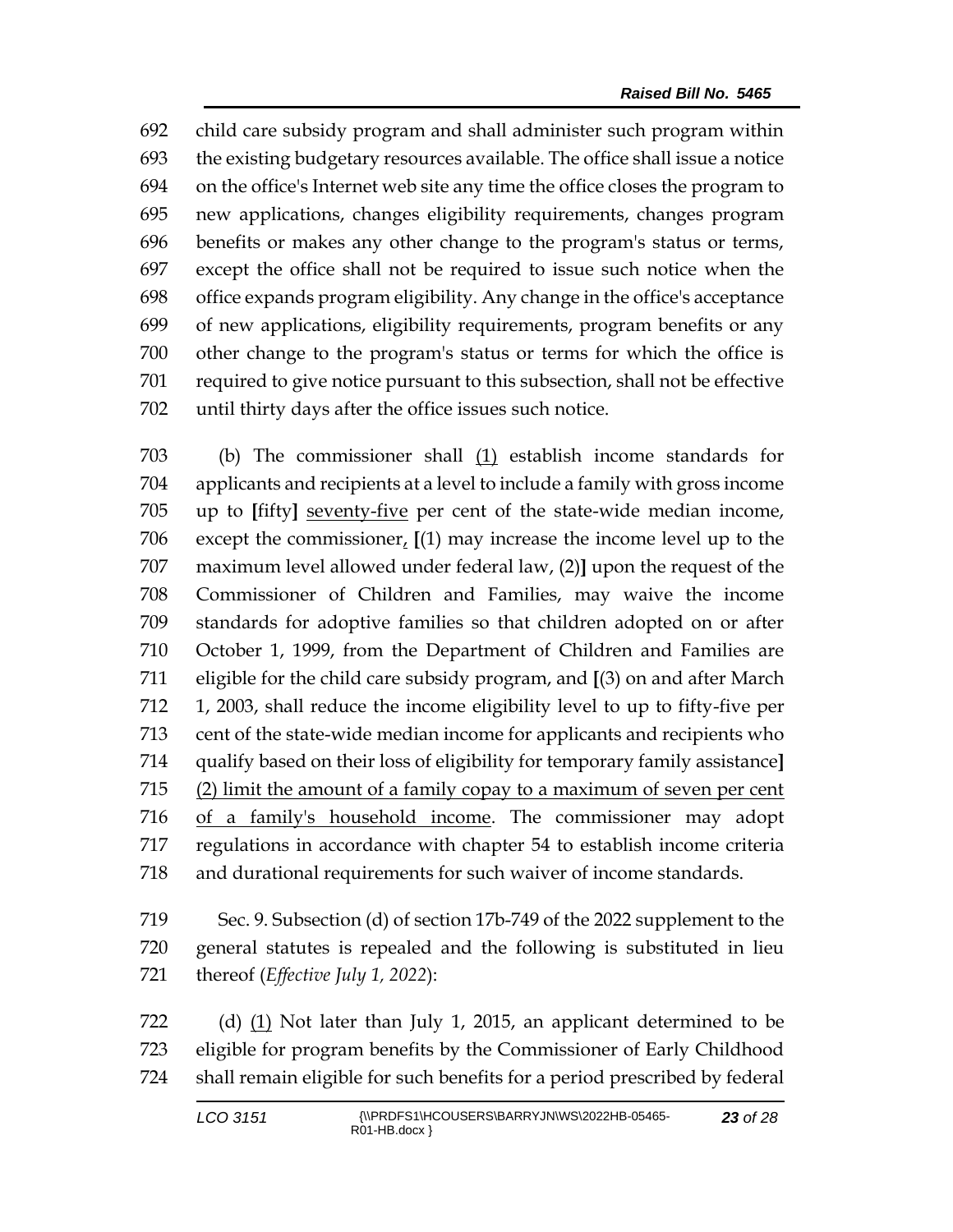law. **[**, except any applicant determined to be eligible for program benefits by the commissioner under subparagraph (B) of subdivision (1) of subsection (a) of this section shall only be eligible for and receive such benefits upon the availability of federal funds received pursuant to Coronavirus Response and Relief Supplemental Appropriations Act, P.L. 116-260, as amended from time to time, or the American Rescue Plan Act of 2021, P.L. 117-2, as amended from time to time, and designated by the commissioner for such benefits.**]**

 (2) For purposes of determining the eligibility of an applicant for program benefits under subparagraph (A) of subdivision (1) of subsection (a) of this section, the commissioner shall accept evidence of registration with a job search assistance program administered by the Labor Department. An applicant determined to be eligible for program benefits under this subdivision shall be considered employed half-time and eligible for such benefits for a period of ninety days while such applicant seeks employment.

 Sec. 10. Section 17b-749 of the 2022 supplement to the general statutes is amended by adding subsection (l) as follows (*Effective July 1, 2022*):

 (NEW) (l) For the fiscal year ending June 30, 2023, and each fiscal year thereafter, the amount of the subsidy paid to providers under the child care subsidy program shall be at least seventy-five per cent of the market rate, as determined by the Commissioner of Early Childhood pursuant to the current market rate study required under federal law.

 Sec. 11. Subdivision (3) of subsection (a) of section 19a-77 of the general statutes is repealed and the following is substituted in lieu thereof (*Effective July 1, 2022*):

 (3) A "family child care home" which consists of a private family home (A) caring for not more than six children, including the provider's own children not in school full time, or if there is an assistant or substitute staff member approved by the Commissioner of Early Childhood present, not more than nine children, (B) where the children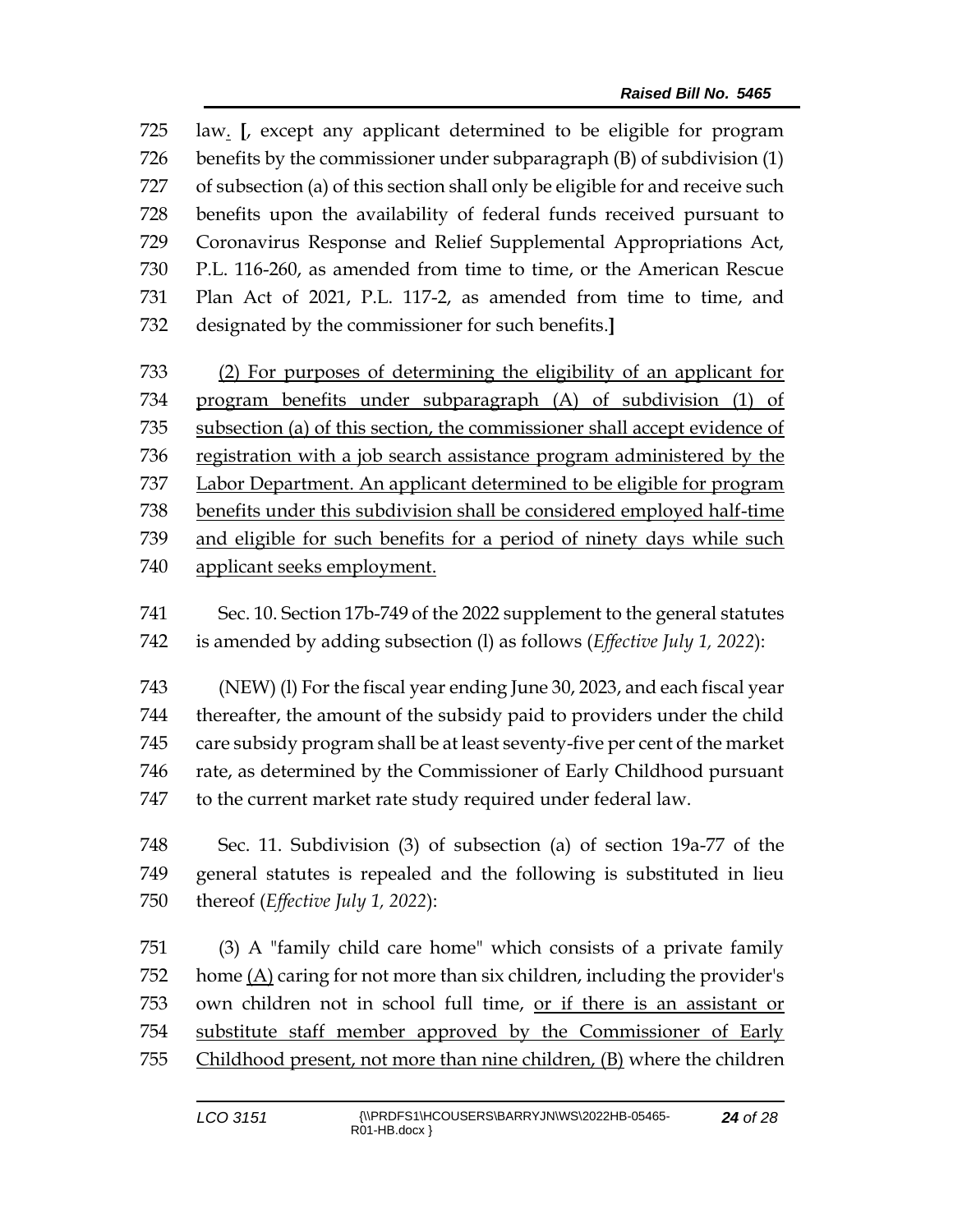are cared for not less than three or more than twelve hours during a twenty-four-hour period, and (C) where care is given on a regularly recurring basis except that care may be provided in excess of twelve hours but not more than seventy-two consecutive hours to accommodate a need for extended care or intermittent short-term overnight care. **[**During the regular school year, a maximum of three additional children who are in school full time, including the provider's own children, shall be permitted, except that if the provider has more than three children who are in school full time**]** At any time during the year, all of the provider's children shall be permitted; **[**. During the summer months when regular school is not in session, a maximum of three additional children who are otherwise enrolled in school full time, including the provider's own children, shall be permitted if there is an assistant or substitute staff member approved by the Commissioner of Early Childhood, pursuant to section 19a-87b, present and assisting the provider, except that (A) if the provider has more than three such additional children who are the provider's own children, all of the provider's own children shall be permitted, and (B) such approved assistant or substitute staff member shall not be required if all of such additional children are the provider's own children;**]**

 Sec. 12. Section 10-16r of the 2022 supplement to the general statutes is repealed and the following is substituted in lieu thereof (*Effective July 1, 2022*):

 (a) A town seeking to apply for a grant pursuant to subsection (c) of section 10-16p, as amended by this act, or section 10-16u shall convene a local school readiness council or shall establish a regional school readiness council pursuant to subsection (c) of this section. Any other town may convene such a council. The chief elected official of the town or, in the case of a regional school district, the chief elected officials of the towns in the school district and the superintendent of schools for the school district shall jointly appoint and convene such council. Each school readiness council shall be composed of: (1) The chief elected official, or the official's designee; (2) the superintendent of schools, or a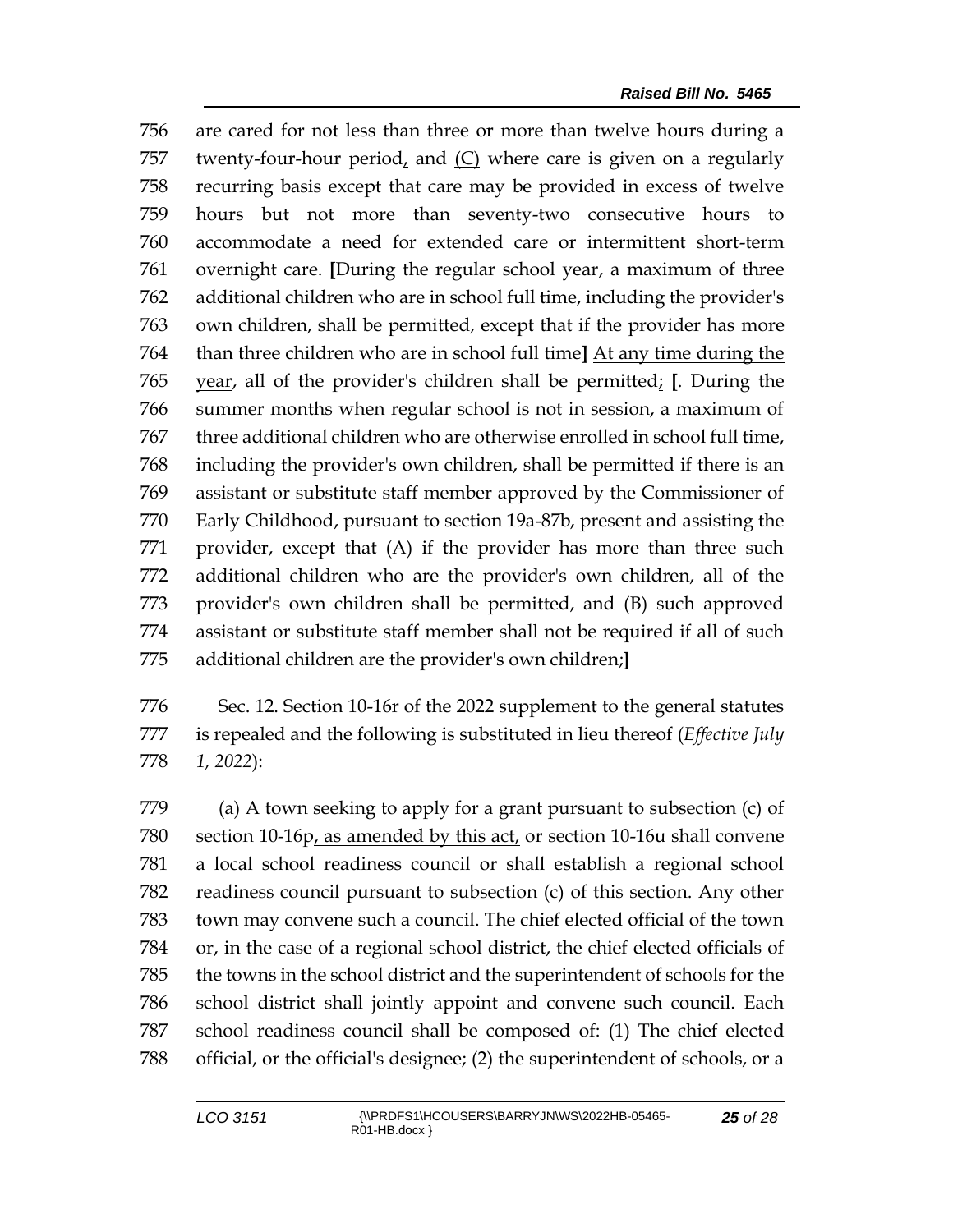management level staff person as the superintendent's designee; (3) parents; (4) representatives from local programs such as Head Start, child care providers receiving state financial assistance pursuant to section 8-210, as amended by this act, family resource centers, nonprofit and for-profit child care centers, group child care homes, prekindergarten and nursery schools, and family child care home providers; (5) a representative from a health care provider in the community; (6) the local homeless education liaison designated by the local or regional board of education for the school district, pursuant to Subtitle B of Title VII of the McKinney-Vento Homeless Assistance Act, 42 USC 11431 et seq., as amended from time to time; (7) a representative from a workforce or job training entity in the community; (8) a representative from a local business in the community; and (9) other representatives from the community who provide services to children. On and after July 1, 2021, the members of the school readiness council shall elect the chairperson of the school readiness council. Each school readiness council is required to document efforts to ensure that the racial, ethnic and socioeconomic composition of the council reflects that of its town or region, as applicable. At least twenty-five per cent of the membership of the school readiness council shall be parents or guardians of children eligible to attend a school readiness program. Such parents or guardians may, within available appropriations, be compensated for any time and travel related to council meetings, and any activities related to training, leadership and community engagement. School readiness council meetings shall be held at times and locations that are convenient for the council members, including the parent and guardian members.

 (b) The local school readiness council shall: (1) Make recommendations to the chief elected official and the superintendent of schools on issues relating to school readiness, including any applications for grants pursuant to sections 10-16p, as amended by this act, 10-16u, 17b-749a and 17b-749c; (2) foster partnerships among providers of school readiness programs; (3) cooperate with the Office of Early Childhood in any evaluation of a school readiness program; (4)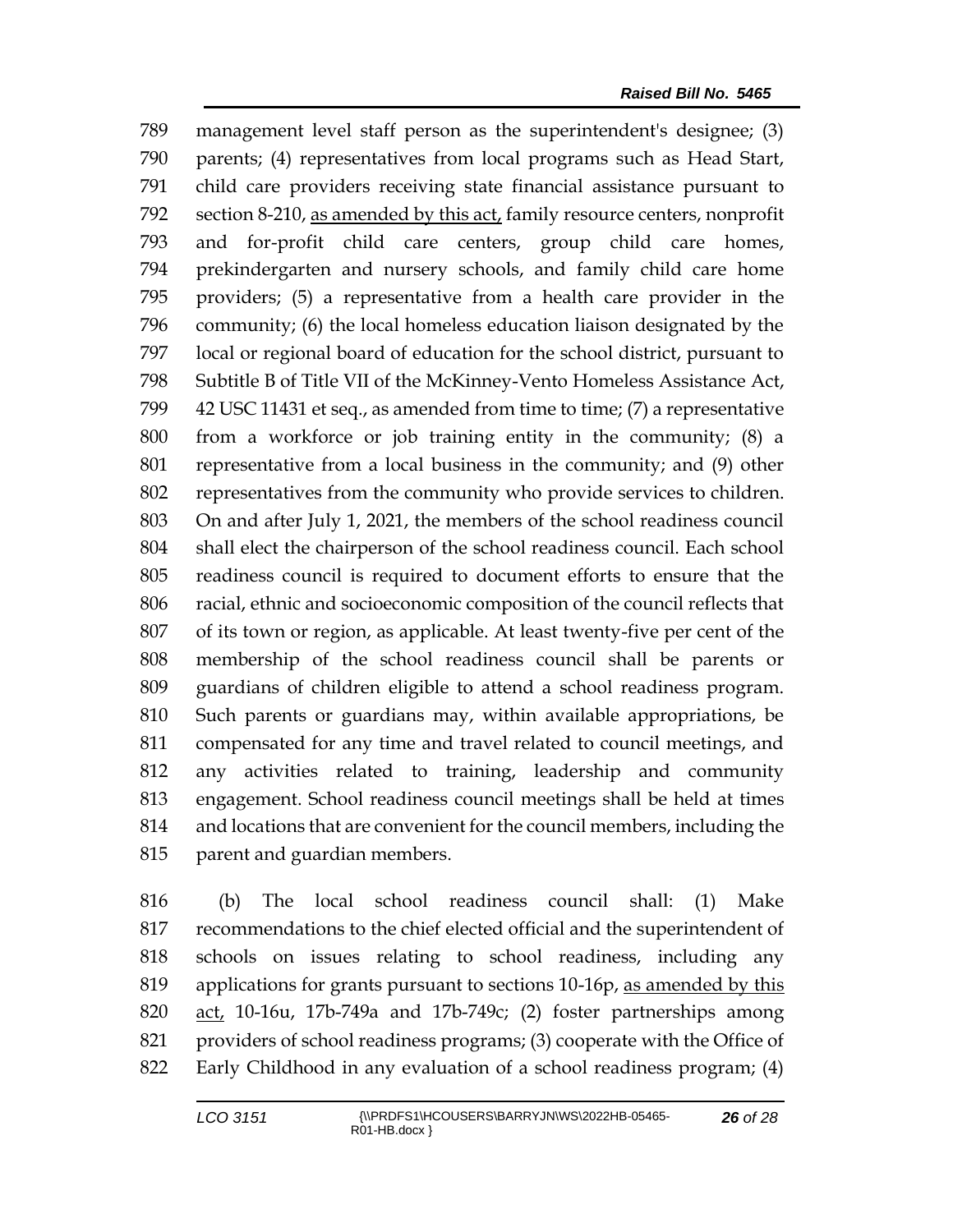identify existing and prospective resources and services available to children and families; (5) facilitate the coordination of the delivery of services to children and families, including (A) referral procedures, and (B) before and after-school child care for children attending kindergarten programs; (6) exchange information with other councils, the community and organizations serving the needs of children and families; (7) make recommendations to school officials concerning transition from school readiness programs to kindergarten; (8) encourage public participation; **[**and**]** (9) collaborate with the Office of Early Childhood related to planning improvements to the state early care and education governance structure; and (10) conduct, as necessary, a needs assessment for early childhood education for children and families in the community.

 (c) Two or more towns or school districts and appropriate representatives of groups or entities interested in early childhood education in a region may establish a regional school readiness council. If a priority school is located in at least one of such school districts, the regional school readiness council may apply for a grant pursuant to subsection (d) of section 10-16p, as amended by this act. The regional school readiness council may perform the duties outlined in subdivisions (2) to (8), inclusive, and (10) of subsection (b) of this section.

 (d) On and after July 1, 2022, following a local needs assessment conducted pursuant to subdivision (10) of subsection (b) of this section, that reveals a surplus of unused school readiness spaces, a local or regional school readiness council may convert such unused school readiness spaces to infant and toddler spaces, provided the per child cost for such converted spaces does not exceed the per child cost for infant and toddler spaces for state-funded child care centers pursuant to section 8-210, as amended by this act.

 Sec. 13. (*Effective July 1, 2022*) The sum of \_\_\_\_ dollars is appropriated to the Office of Early Childhood from the General Fund, for the fiscal year ending June 30, 2023, for the purpose of expending such funds in